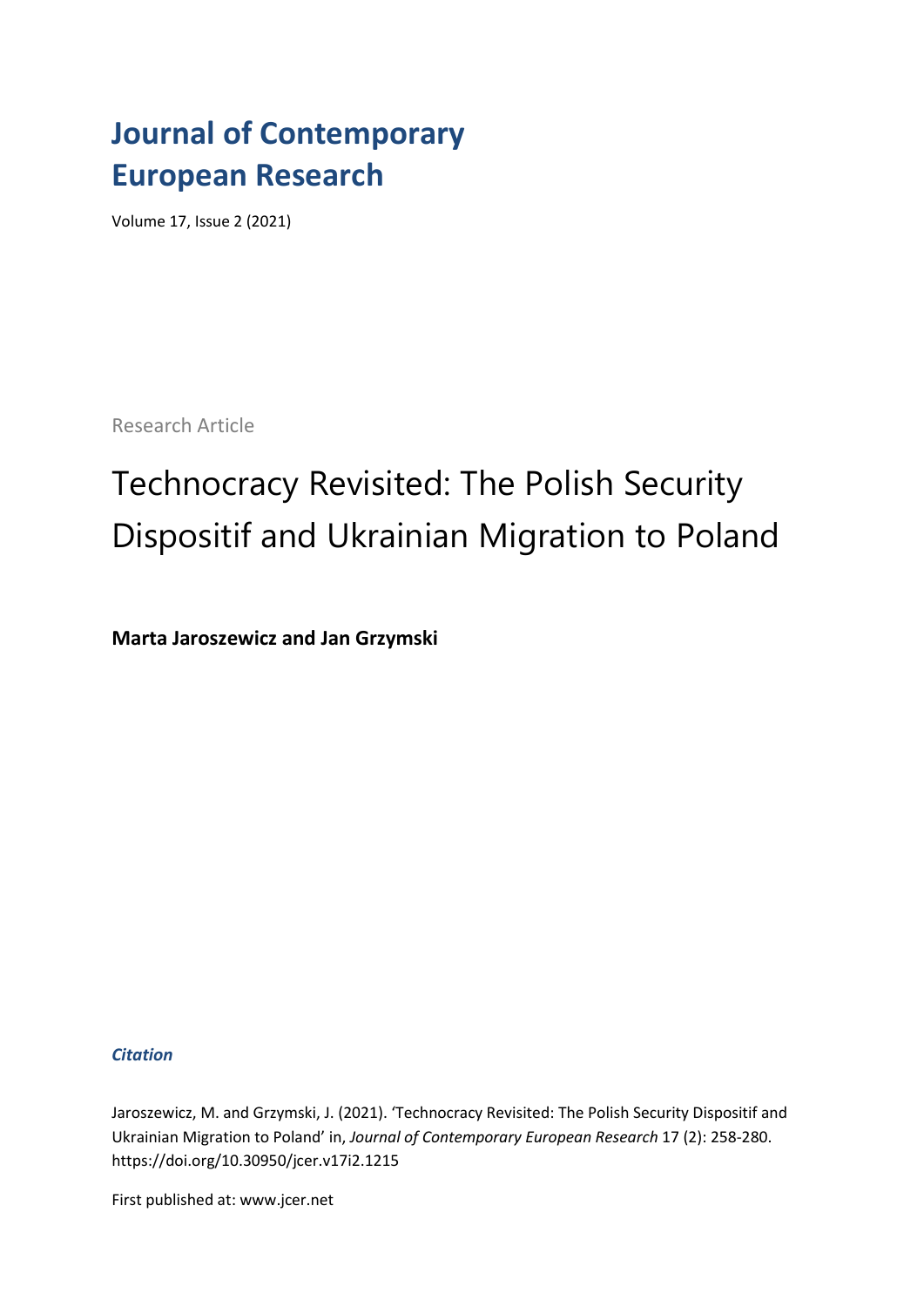### Abstract

The article investigates the reaction of the Polish technocratic security dispositif to the arrival of Ukrainian migrants in Poland between 2014-2020. It contributes to the studies on securitisation and on technocracy by proposing to re-conceptualise research on the security practices towards migration, drawing upon the notions of a security dispositif and regime of practices. It is exemplified by migration from Ukraine to Poland. The paper distinguishes three regimes of practices within Polish migration control: state ignorance, technocratic governance and neighbourhood. Contrary to most securitisation practices on migration to the European Union from the South, there have been very few populist 'speech acts' by Polish political agents that would have positioned the migration from Ukraine as an existential threat. The article concludes that the Polish security dispositif mainly mobilised state ignorance as a resource in governing migration, since neither new legal nor institutional practices were adopted to address the increased arrivals of Ukrainians. Simultaneously, this was accompanied by an internal logic of technocratic governance and its ubiquitous strategic tendency to widen surveillance and control capacities towards foreigners. The article also highlights the role of local identity and the politics of memory in governing Ukrainian migration to Poland.

## Keywords

*Dispositif*; Technocracy; Securitisation; Migration; Poland; Ukraine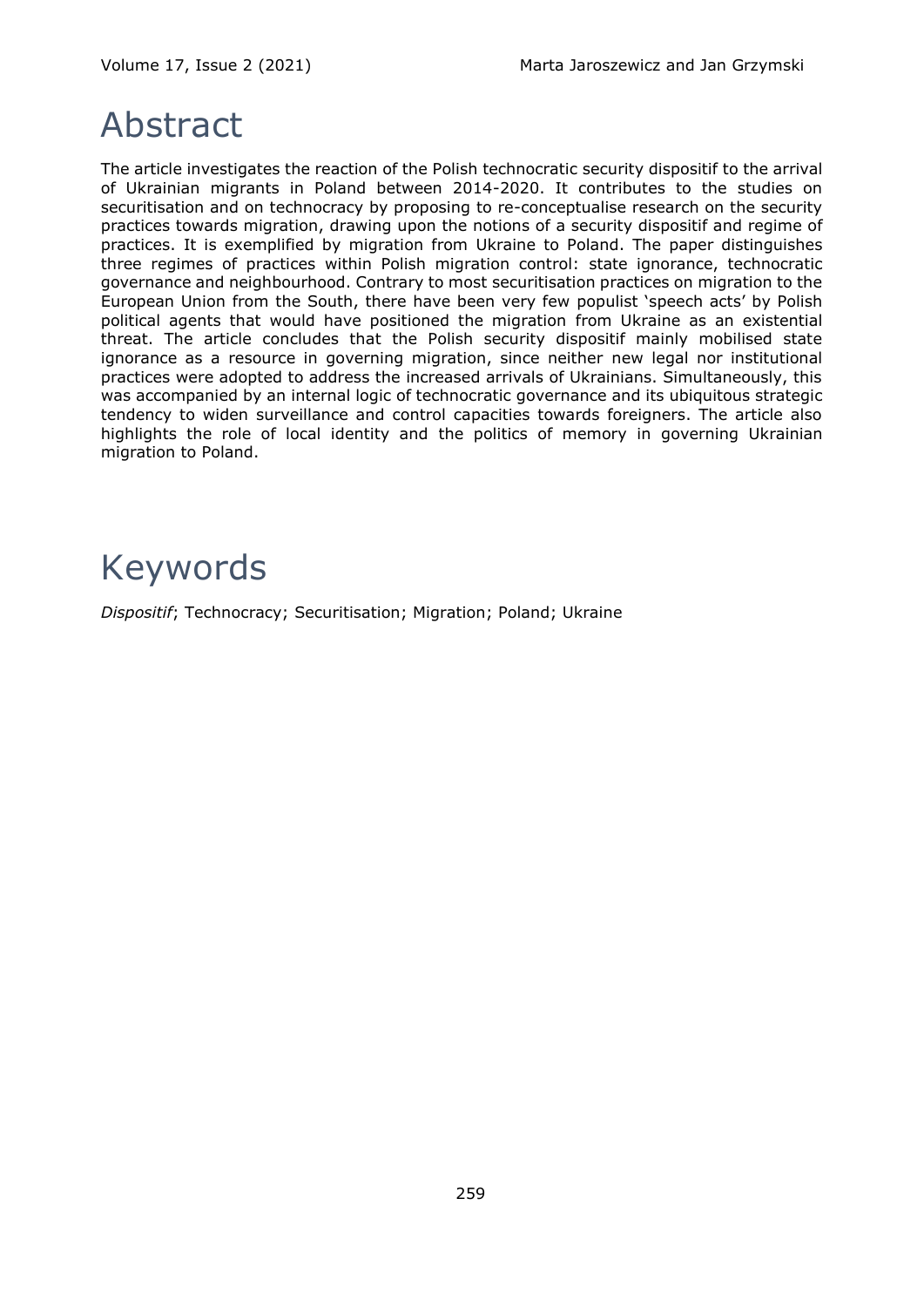This article investigates the reaction of the Polish technocratic security *dispositif*, defined as an assemblage of discursive and non-discursive practices of security, to the arrival of Ukrainian migrants to Poland in 2014-2020. This represented one of the largest short-term inward mobility globally (OECD 2019), with the Polish-Ukrainian border being one of the longest land borders of the Schengen area. The number of new arrivals since 2014 is estimated at more than one million, which situated Poland at first place in the EU in issuing new residence permits to the non-European Union (EU) citizens (Brunarska 2020). The movement of Ukrainians to Poland has two main causes: the war in eastern Ukraine since 2014 (Sakwa 2015; Kushnir 2017; Katchanovski 2016) and the decline of the Ukrainian economy and associated dramatic fall in living standards (Jaroszewicz 2018). Despite its exceptional scale and relation to military security, this migration has not yet been analysed from an EU context within critical security studies, particularly with regards to securitisation theory. Instead, there has been a general focus on populist discourse by political actors about migration to the EU from Africa and the Middle East and on related security tools.

The article uncovers a specific populism-technocracy paradox, taking the migration from Ukraine to Poland as a case study. Populism generally challenges technocratic governance by characterising it as a rule by unelected experts indifferent to the will of the people, and connecting them with the interests of a narrow elite (Müller 2016; Bickerton and Invernizzi Accetti 2017). However, many instances of securitisation of migration in the EU have already shown that the public's positive response to securitisation, and inherently populist speech acts related to migration, has served to increase the legitimacy of the security agenda (Skleparis 2016). In the case of Ukrainian migration to Poland, little connection has been made between the reactions of the public and the technocratic conduct of the securitisation. Hence, this article adds important empirical evidence that securitisation can take place within routine technocratic practices without populist legitimisation of political speech acts. It also challenges the view that securitising and othering migration is always driving the populist agenda in the EU. Therefore, there may not necessarily be an inevitable link between technocracy and populism within the securitisation of migration.

As there have been very few populist speech acts by Polish political actors which would have positioned migration from Ukraine as an existential threat, this article's main argument is that a generalised technocratic approach in the Polish migration control system has led to the very specific securitisation of Ukrainian migrants. This is studied in detail via the analysis of 'regimes of practices' (Balzacq 2019: 339), represented by three distinctive 'mentalities of government' (Dean 2010). The mentalities distinguished in the case of migration from Ukraine to Poland are: state ignorance, technocratic governance and the vernacular understating of the Polish-Ukrainian neighbourhood. All three of these have been employed by the state bureaucracy in a strategic, yet often unintentional way. This has resulted in placing migrants in a status of 'semi-compliance', a kind of 'grey zone' in which they needed to combine both legal and unlawful elements of their position within Polish society. Framed in this manner, the article contributes to further conceptualisation of studies on securitisation of migration and on technocracy in different political and social contexts.

The first section of this paper sets out the theoretical approaches, including the key terms for the research: *dispositif,* securitisation and the regime of practices. This is followed by presentation of the methods employed in the analysis. The research results are based on two types of empirical data. The first derives from critical content analysis of the selected political and legal documents pertaining to migration and security governance in Poland since 2014. The second is provided by semi-structured in-depth expert interviews. In the next part, the context of populism, technocracy and the securitisation of migration is explored. This is aimed at uncovering the populism-technocracy paradox underlying the case of Ukrainian migration to Poland, where securitisation is anchored in routine technocratic practices but populist legitimisation of political speech acts is absent. This is followed by an overview of Ukrainian migration to Poland, providing the necessary background for the analysis, in particular the ambiguous stance of the Polish state towards admitting migrants from Ukraine. In the next section, the empirical results are discussed, specifically the regimes of security practices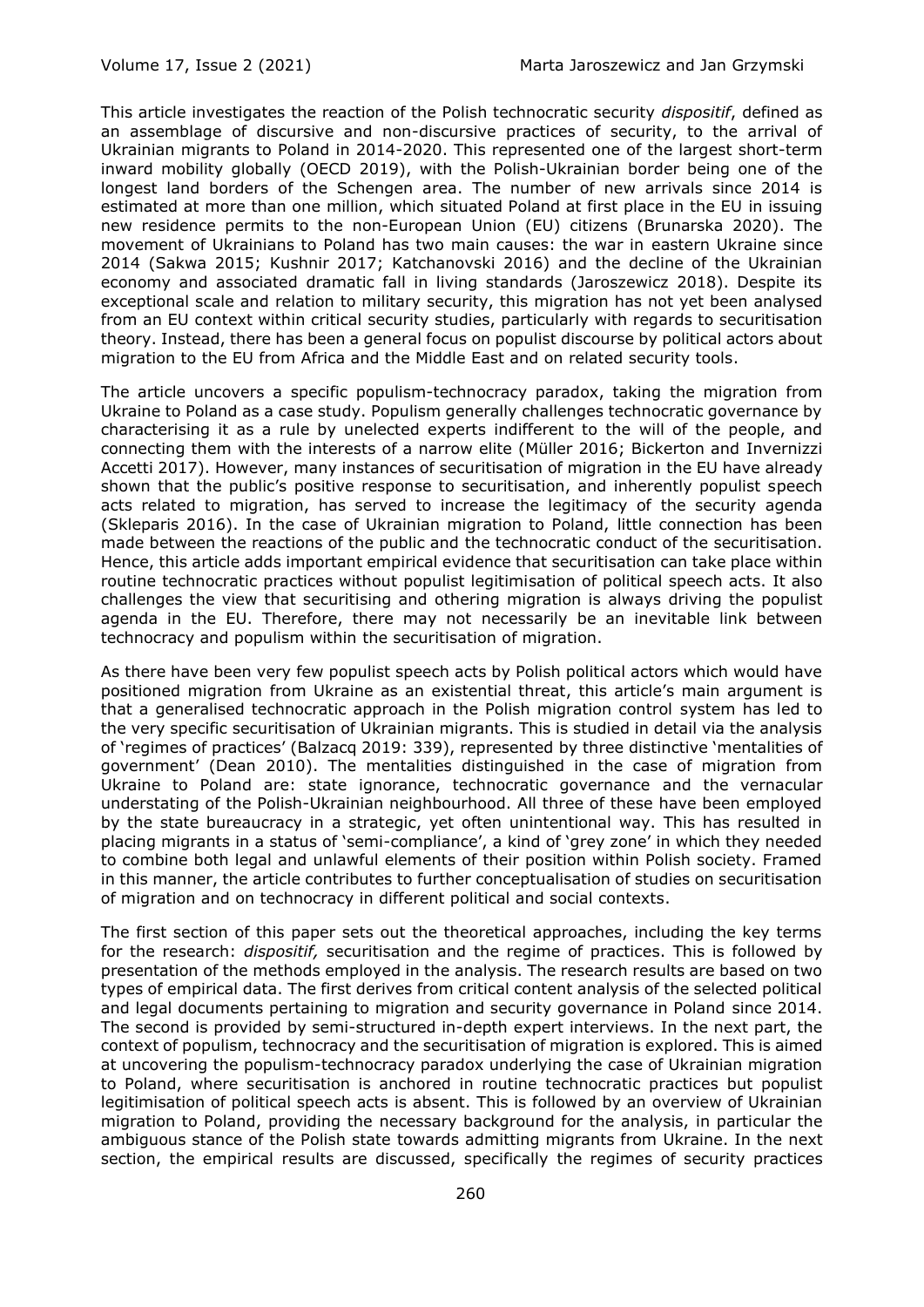towards Ukrainian migration to Poland, which caused the securitisation of Ukrainian migrants in Poland. First regime of practices: state ignorance is rooted in the failure of the Polish state to produce new types of knowledge and build new state capacities related to migration from Ukraine. The second regime: technocratic governance, is based on the ubiquitous strategic tendency of the modern state to widen surveillance and control capacities, particularly at its borders. The third one is anchored in the specific understanding of identity, history and the current relations between Poland and Ukraine.

The final section presents the conclusions, in particular the consequences of the emergence of a complex assemblage of securitising policies and instruments. In doing this, it reexamines the concept of technocracy, conventionally understood as drawing on the specialised knowledge of experts and providing rational solutions for the general public. It shows how the assemblage of practices within Poland's security *dispositif* has resulted in many protracted administrative procedures for Ukrainian migrants. This has served to keep Ukrainian migrants in a prevailing status of legal 'semi-compliance', thereby exposing them to the arbitrariness of Polish institutions and maintaining an atmosphere of 'unease' (Bigo 2002).

#### **THEORETICAL BACKGROUND AND RESEARCH DESIGN**

#### **Dispositif and Securitisation**

The *dispositif* is understood widely as a strategic response of a state apparatus to urgent need, while securitisation refers to a specific mode of action by the political and security actors within the *dispositif*. In this analysis, then 'the *dispositif* opens the way for the analysis of the human and non-human engagements in securitization processes' (Balzacq 2019: 340).

The main analytical focus of this study is on Poland's security *dispositif,* which is understood as discursive and non-discursive practices in the broadly conceived security-migration realm, or more specifically as the intersection of security technologies, border surveillance instruments and migration management (Koca 2020; Ceyhan 2008). Drawing on Michel Foucault (1980, 1978) the security *dispositif* in this article is defined as the 'heterogeneous' relationship between public discourses, regulatory decisions, laws and administrative measures practiced by political and security agents, various levels of administration, different kinds of institutions and numerous professionals or experts in many sectors of the Polish state. Poland's security *dispositif*, following Foucault's definition, also embraces 'scientific statements, philosophical, moral and philanthropic propositions, the said and the unsaid' (Foucault 1980). This includes the discussion of the role of historical discourses, the politics of memory and the function of identity in constituting security practices. Hence, Poland's security *dispositif* should not merely be considered as a single migration policy, but a specific mode of governing migration within the security perspective, with a wide range of various agents, subjects and institutions (Walters 2012: 31).

The notion of *dispositif* forms the overall approach in this paper for two reasons. Firstly, to distance the following analysis from 'objectivised' definitions of security and instead to regard the security practices as a result of relations between power, knowledge and subjectivity (Wichum 2013). In other words, the security *dispositif* defines what might be perceived as security in a particular socio-historical context. Secondly, the notion of *dispositif* is important, as it focuses on the heterogenous practices, often scarcely visible, that may be unintentionally linked to each other and bring unexpected results.

Poland's security *dispositif* responds, among its other goals, to an urgent need to accommodate a large circulation of people across its eastern border, which also happens to be the external Schengen border. It is in line with Foucault's understanding of the overall goal of the security *dispositif*, which is always about 'organising circulation, eliminating its dangers, making a division between good and bad circulation, and maximising the good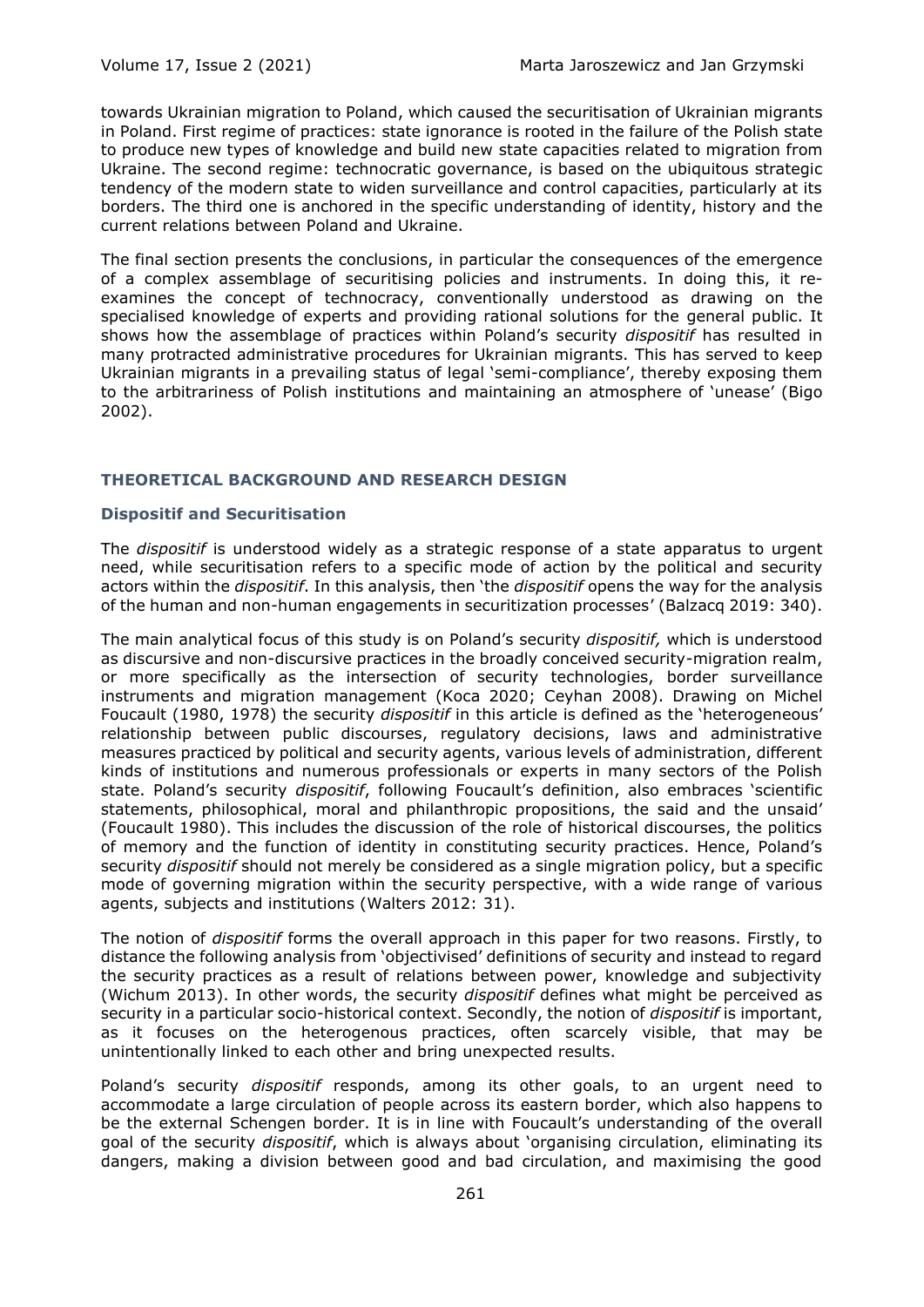circulation by eliminating the bad' (Foucault 2007: 18). This, in turn, corresponds to Poland's strategic objective of maintaining geopolitical and economic security and stability, particularly following the outbreak of war in eastern Ukraine. Hence, in the context of the Ukrainian migration, the *dispositif* in itself has an extraordinary and strategic character. As Foucault indicates, a given strategic goal of power could trigger some unintentional processes, and hence creates new social conditions. As confirmed by the findings of this article, this was the case for many Ukrainian migrants. Hence, this study's objective is to trace multiple elements connected by the strategic goal of accommodating a large circulation of people through Poland's eastern borders by those in authority at the time of increasing Ukrainian migration, and to expose how this issue was problematised by different agents of power.

The second main theoretical background of this article is securitisation theory, particularly understating securitisation via the 'analytics of government' lenses. It helps to study how different security practices operate within the *dispositif* and evolve over time (Balzacq 2019, 2011). Unlike the founders of securitisation theory (Buzan, Weaver and de Wilde 1998), who argued that security is an 'utterance', and the notion of security itself is circled around discursive practises that require acceptance by the audience, 'the analytics of government' offers a broader ability to analyse the specific conditions under which particular practices emerge, exist and evolve. Limiting securitisation to language means that security acquires content only through representations of danger and threat, not through the technocratic practices of governance. Hence, the 'analytics of government' ensures that securitisation theory also considers 'regimes of practices', which are constituted by specific types of 'mentalities of government', with both discursive and non-discursive ways of knowing.

This article therefore applies a wider definition of securitisation. It is conceptualised as an intersubjective strategic process that includes the context, audience and the role of both speaker and the listener. In particular, securitisation is understood as an:

articulated assemblage of practices whereby heuristic artefacts … are contextually mobilized by a securitizing actor who works to prompt an audience to build a coherent network of implications … by investing the referent subject with such an aura of unprecedented threatening complexion that a customised policy must be undertaken immediately. (Balzacq 2011:3)

The application of this definition facilitates the study of different ways of security-based mobilisation, not only the speech act. Moreover, in their later works, Balzacq et al. (2016) do not emphasise the exceptionality as a necessary condition of securitisation. Instead, they suggest there is a relation between politics and security that re-defines one another in a constant discussion of *how* migration should be 'governed' in a modern liberal state, and to what extent it is constructed as a security threat. This assumption also leads to a redefinition of the role of the audience. In a more routinised securitisation the wider audience does not necessarily need to accept the securitisation itself. In those cases, securitisation could occur through its acceptance within narrow circles of the political elite and security professionals. In some cases, therefore, the audience does not play any role at all and the occurrence of securitisation act should instead be proven by the existence of security practices (Floyd 2016).

#### **Security Practices and the Regime of Practices**

Security practices are various activities 'that convey the idea to those who observe them, directly or indirectly, that the issue they are tackling is a security threat' (Léonard 2010: 237) and they are preceded by securitisation process. Security practices are understood in the article as specific forms of 'acting, intervening and directing' (Balzacq, Rozicka, Leonard 2016) migration control within a 'regime of practices'. According to Dean (2010: 33) a regime of practices consists of four elements: characteristic forms of visibility, distinctive ways of thinking and questioning, specific ways of acting and distinctive ways of forming subjects. As will be argued later, there is no single regime of practices. There may be several of them depending on the specific ways of thinking and application of policy instruments.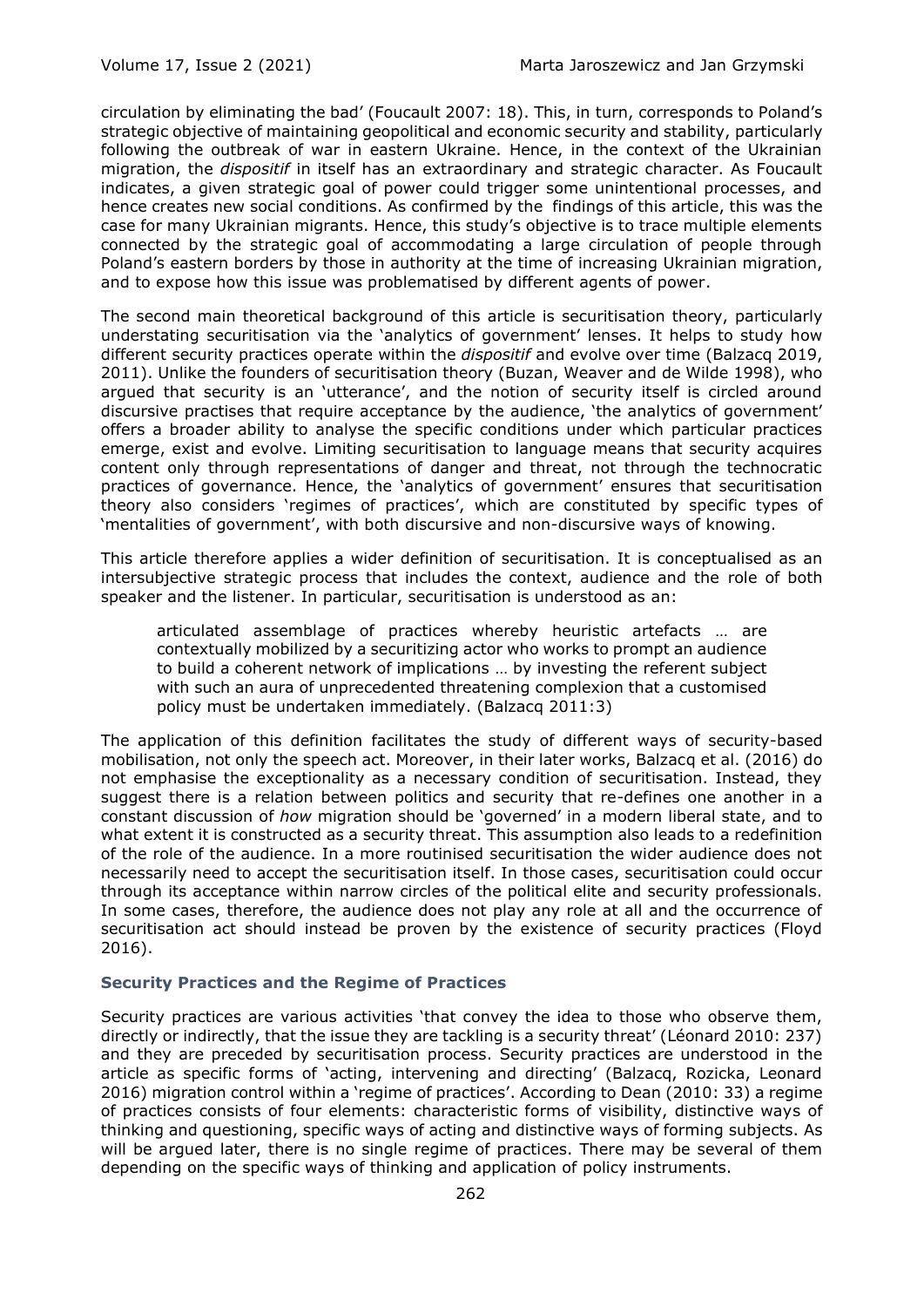Regime of practices are brought into existence by mentalities of government (Dean 2010), or ways in which 'political authorities and those who contest that authority, pose the question: How should we govern? What should be governed? Why do we need to govern?' (Walters and Haarh 2005: 6). Ultimately, the state policies' instruments and techniques are embedded in these mentalities. They also manifest in 'definite vocabularies and procedures for the production of truth' (Balzacq 2019: 339). Moreover, one can see how security professionals think and act about security by looking at their discipline, special expertise or practical work (Huysmans 2006). Securitisation studies advocate that in order to expose security practices a researcher should focus on studying the context in which security professionals operate. Specifically, the way security professionals understand the world, their professional tasks, and their place in the power structure is crucial for understanding security practices. In this article, the term 'security professionals' denotes experts and bureaucrats, clerks in migration offices, border guards and officers and others. It is also important to note that, following many previous practices in Poland and elsewhere, according to the administrative logic of the state, migration is conveniently linked to security concerns. Hence, many subjects dealing with migration fall into the broad security realm, even if they were not originally designed to deal with security, at least formally. With reference to Bigo (2014, 2002), this article assumes that security professionals are key securitising actors, meaning that they define, interpret and reproduce the security practices.

In summary, the theoretical foundations chosen in this article enable the uncovering of how security practices towards Ukrainian migrants have been operating in the wider context of governance in Poland since 2014. Following Balzacq (2019, 2016), this article applies 'the analytics of government' as a methodological device to examine how 'regimes of practices' are formed, what makes them durable, and how they evolve over time and how specific instruments and policies are anchored in 'mentalities of government'. This shifts the focus of securitisation theory towards researching the techniques and instruments of government, rather than merely in terms of 'speech acts'. Therefore, it positions the article within a more practice-oriented approach to securitisation, which could overcome the problem of audience acceptance in the linguistic approach to securitisation.

#### **Research Methods**

The notion of *dispositif* is also applied in the design of an empirical study into investigating Polish migration control strategies, revealing whether security practices towards Ukrainian migrants have been constituted 'in an unintended manner, through changing connections between seemingly unconnected elements' (Aradau et al. 2014: 64). The main rationale for choosing this notion was that it brought coherence of the analysis in the case of the heterogeneity of research sources (Bonditti 2012). Hence, the notion of *dispositif* could be regarded as a methodological tool in the empirical studies in which the strict categorisation of research corpus cannot be conducted, as is the case for this article.

The research corpus for the following research is formed by data pertaining to 'securitymigration nexus', with particular emphasis on data related to the operationalisation of security practices. In general, the data for analysing the *dispositif* consists of 'reports, doctrines, laws and officials' statements' (Bonditti 2012: 103). The data were collected through analysis of available legislation (both at the level of laws and bylaws) pertaining to foreigners, which were adopted or exiting in Poland in 2014-2020. Another important source for the analysis was the reports by NGOs dealing with the protection of human rights, migration policy and parliamentary interpellations. In some cases, the security practices revealed in the interviews were further researched and verified by critical content analysis. Following Foucault (1980, 1978), the study of the *dispositif* rests on examining the empirical data indicating *the condition of possibilities* and mentalities of specific 'regimes of practices'. In other words, applying the *dispositif* the article aims at looking at what can be said and what can be practised at the given time within the heterogeneous network of discursive and non-discursive practices.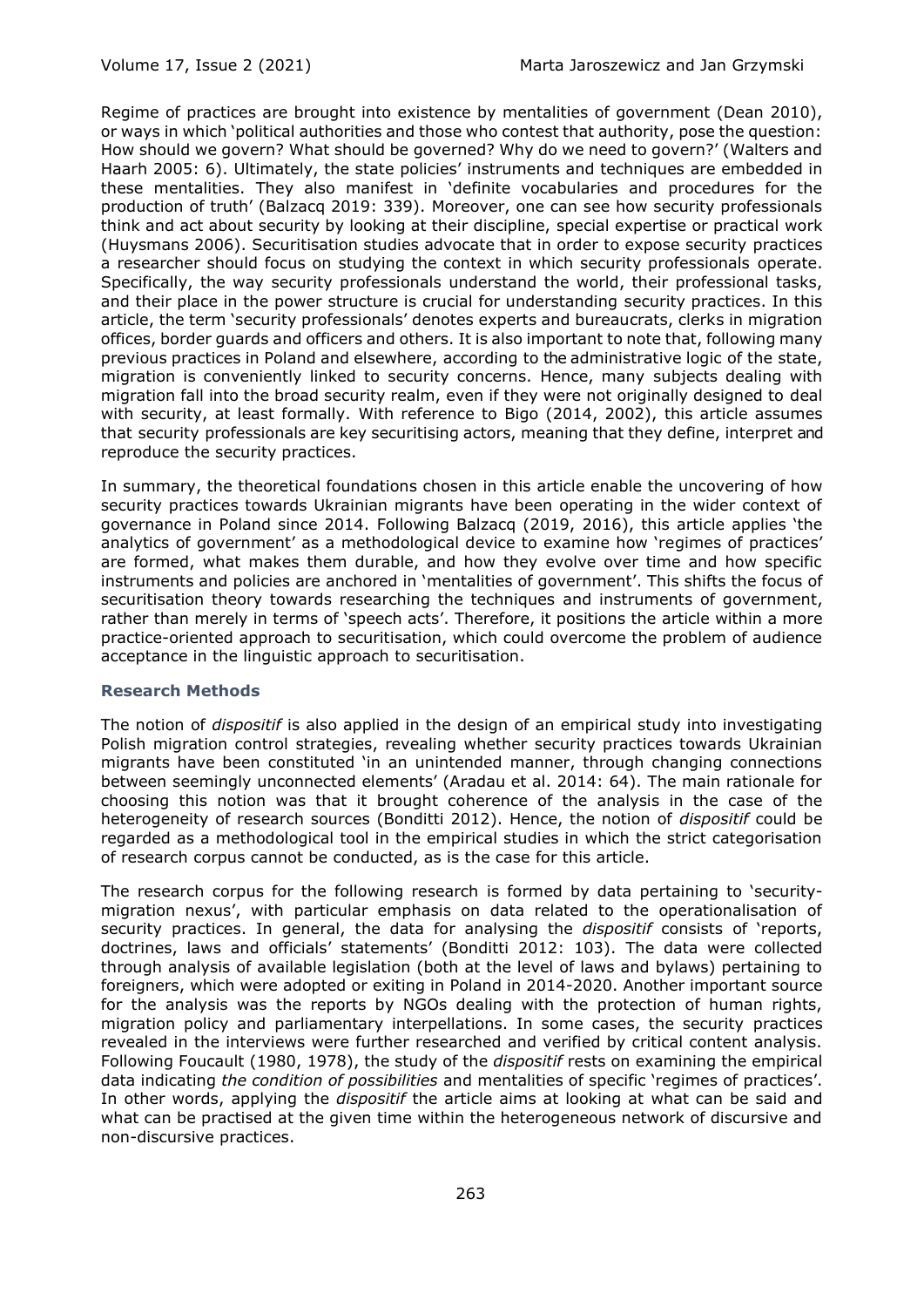The article is informed by two major research methods by which the research design was operationalised: critical content analysis of political and legal documents, and semistructured in-depth interviews (IDIs) with migration and security experts, lawyers and civil activists dealing with Ukrainian migration.

Critical content analysis (Krippendorff 2018, Johnson et al. 2017) was used as a method for analysing the research corpus of the secondary data. This flexible technique allowed analysis to be performed on various types of written text and those belonging to different categories of sources, including legal documents, NGO reports or grey literature. It is particularly important in the presented case, since the majority of the security practices are not widely publicised, and so the research data cannot be obtained by conventional discourse analysis. The critical content analysis has also been chosen due to its theory-driven and reflexive nature, which 'demands more than the simple application of surface-level understandings of a theoretical frame' (Utt and Short 2018: 3). Instead, as implemented in this research, this method is framed in the critical analysis of broader social processes and history at the microlevel of specific individuals or institutional interactions (Johnson et al. 2017). Critical content analysis puts power relations in social practices at the centre and seeks out inequalities (Johnson et al. 2017). The article follows this approach by contrasting the perspective of the strategic security documents with the way migrants experience these practices.

The critical content analysis was supplemented by analysis of expert interviews (a detailed list is provided in the online appendix). Between February and October 2020, 16 IDIs were conducted with experts: officials, NGO experts, academics, and practitioners in migration and internal security, either face-to-face or remotely. The main selection criterion was the experts' relation and involvement in the migration control*.* This refers to experts' awareness of discourse, security practices or other artefacts connected with the strategic goal of accommodating a large circulation of Ukrainian migrants through Poland's eastern borders. The interviews were recorded (or notes taken where participants did not want to be recorded), pseudo-anonymised, transcribed and coded (a list of codes is provided in the online appendix). Finally, the empirical results were analysed towards potential similarities and linkages, in order to obtain generalisations about the type and specific character of security practices 'mentalities'. The article identified three distinctive regimes of practices brought into existence by mentalities of government towards Ukrainian migrants, by searching for their *condition of possibilities*.

### **CONTEXT**

### **Populism, Technocracy and the Securitisation of Migration**

Increased population mobility and migration are among the chief issues in the political arena in the EU member states. They frequently arouse vehement political and public reactions which are often politically affiliated with the populist agenda (Sobis et al. 2016; Borriello and Brack 2019). Among others, the Schengen border regime became a subject of the unprecedented securitisation of migration (Vaughan-Williams 2015; Huysmans 2006; Bourbeau 2011; Bigo 2002; *contra* see Boswell 2007). In most securitisation practices on migration to the EU from the South, particularly since 2015, many scholars clearly identified harsh speech acts by the political actors, both in the EU generally (Lucarelli 2019; Beck 2017) and also in Poland (Jaskułowski 2019; Klaus 2020). In a clearly populist manner, these speech acts were portraying the 'southern' migration as a threat to Eropean or national identity or social coherence, or as an explicit danger to security, either criminal or terrorist.

Security agencies within member states, and likewise Frontex itself (Neal 2009; Léonard 2010), reacted in a technocratic manner to the mostly populist expectations of the general public 'to do something' about increased 'unwanted' migration (Wojczewski 2020; Wodak 2003). This populist expectation formed part of a much larger 'politics of fear' (Wodak 2015) and 'enemy politics' (Ruzza 2018), dominating politics within the EU since at least the early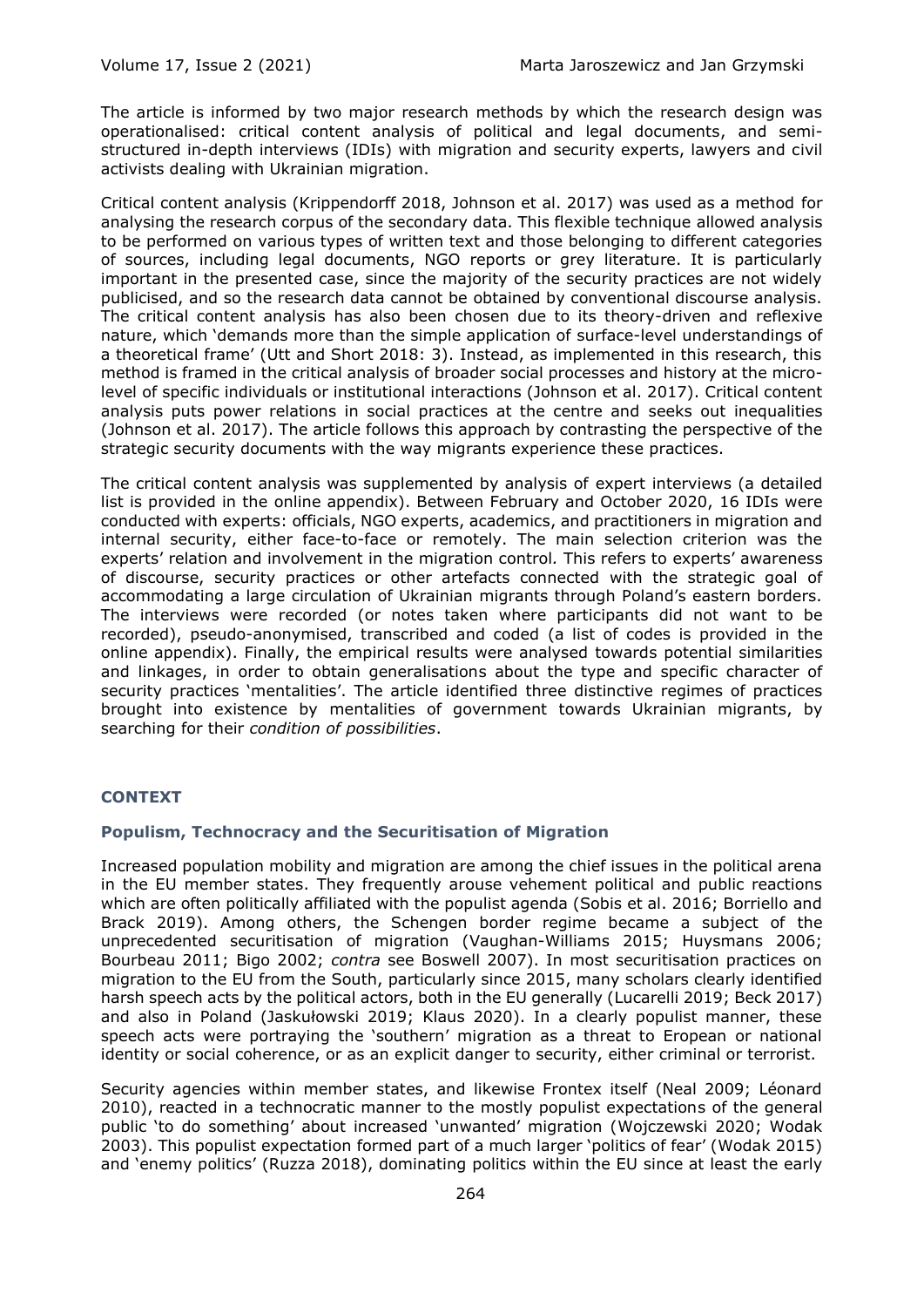2000s, in which migrants were scapegoated, became objects of many forms of social and political exclusions, discriminatory discourses and, above all, enhanced and biased security practices in several EU countries (Parkin 2013). The Schengen system of border and migration management has always been subject to technocratic governance (Huysmans 2006), in which the field of security professionals gradually internalised the populist conflation of migration and security threat (Lazaridis and Skleparis 2016). As the anti-migration agenda became firmly established in the EU's mainstream politics (Toscano 2015; Lutz 2019; Lazaridis and Konsta 2015; Lazaridis and Tsagkroni 2015; Hayes and Dudek 2020), this created even more pressure for security and migration agencies to cope 'more effectively' with the increased number of non-EU individuals crossing Schengen borders.

Originally, technocracy served as a form of governance driven by 'depoliticisation, harmonisation, rationalisation and objectification of policymaking and evaluation, and which promotes the role of technical experts in policy-making' (Kurki 2011: 216). Technocrats themselves could therefore be defined as 'people who transform discourses of expert knowledge into discourses of social policy … They are makers of politics' (McKenna and Graham 2000: 225). However, many instances of securitisation of migration in the EU have already shown that the public's positive response to securitisation, and inherently populist speech acts related to migration, helped to increase the legitimacy of security professionals (Skleparis 2016). The public's reactions predominantly paved the way to new securitisation practices towards migrants in some EU member states (Nagy 2016; Lamour 2019; Colombo 2018).

As observed in 2015, a fierce populist reaction to the so-called migration crisis legitimised further strengthening of technocratic governance of migration and borders, aiming at 'more effective' protection and surveillance of the EU's external borders (de Genova 2017; Carr 2015). It might therefore be concluded that the public's expectations of 'something being done' about migration are based on trust in security professionals' technocratic expertise. Security professionals enjoy the privileged position of being trusted by the public, while concurrently not being held politically accountable by the same public (Bigo 2002). Hence, security expertise represents the most classified form of technocracy. However, it is often driven by incitement of fear in the general public by the populist agenda and not necessarily in response to 'depoliticization, harmonisation, rationalisation and objectification of policymaking' (Kurki 2011: 216).

The case presented in this article for the reaction of the Polish security *dispositif* to recent arrival of immigrants from Ukraine serves the opposite case to most studies on migration to the EU. In that case it appears that there is not much connection between the reactions of the public (including populist ones) and the technocratic conduct of the security and migration agencies. At the same time, Poland employed the populist agenda in the 2015 so-called EU 'migration crisis' when refusing to accept asylum seekers under the EU relocation programme, and this resulted in the extension of overall surveillance and control capacities towards foreigners, which indirectly affected the Ukrainian citizens.

#### **Ukrainian Migration to Poland: Overview**

The extraordinary character of contemporary migration in Poland is based on two facts. First, the Ukrainian migration to Poland after 2014 was unusual in two ways: the overall number of people involved (Poland became a prime destination for foreign seasonal, short-term labourers at the global level (OECD 2019)) and its relation to the native population given Poland was previously one of the most homogenous nations within the EU. Moreover, it is primarily a mono-national phenomenon with Ukrainian citizens constituting the overwhelming majority of incoming foreigners (Brunarska 2020). This phenomenon is sometimes called the 'Ukrainisation' of labour migration to Poland (Górny and Kindler 2016). After 2014, increased migration originated predominantly from the outbreak of the armed conflict in eastern Ukraine and the related economic recession in Ukraine, accompanied by growing labour shortages in Poland. For many Ukrainian migrants, Poland became a destination country for short-term labour migration, with low travel costs, the possibility of maintaining family ties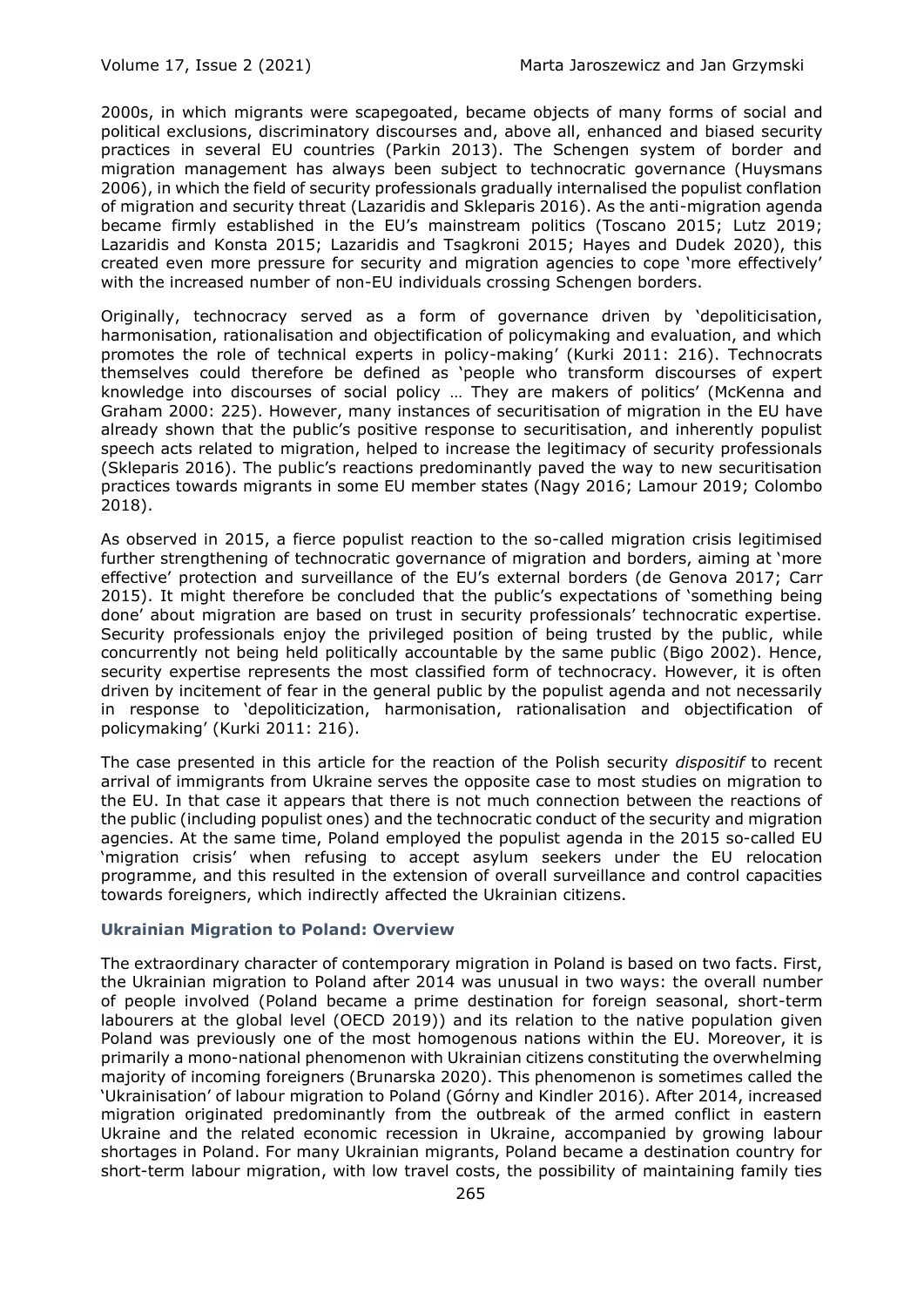in Ukraine, pre-existing extensive migration networks in Poland and, last but not least, the similarity of the language (Górny and Kindler 2016; Drbohlav and Jaroszewicz 2016; Brunarska 2020). Moreover, this post-2014 movement of people followed in the wake of many years of small-scale trade migration that had boomed in the 1990s (Wallace et al. 1997), and was essentially a 'local mobility' based on a system of circular migration (Brunarska et al. 2016).

The Polish migration system is often characterised as 'liberal', since as a rule it is easy for a Ukrainian migrant to enter Poland and obtain a short-term labour permit (Górny et al. 2018; Brunarska 2020). This contrasts with the labour migration practices of other EU countries, which tend to limit the entry opportunities for non-EU economic migrants. However, it is much more difficult for migrants to obtain a residence permit and legalise their stay in Poland outside the labour migration realm. The 2020 Migrant Integration Policy Index (MIPEX) concluded that migrants in Poland are restricted in their opportunities to gain access to the healthcare and education systems, and 'face greater insecurity in their path to settle as permanent migrants' (MIPEX 2020).

It can be argued that the excessive economisation of Ukrainian migration forms the main pattern of both migration policy and public discourse in Poland (Klaus 2020). While a detailed analysis of this phenomenon is beyond the scope of this article, the main features of the economisation approach are the prominent position of employers in the power relations and their direct access to decision-makers, and the conviction that migration should be governed by free market principles, so that migration is viewed as an abstract entity, such as money or goods (Horvath 2014). Ukrainian migrants have been supplementing the local workforce in many sectors of the Polish economy, including construction, agriculture, temporary services. Ukrainian migration contributes as much as 0.7-0.8 per cent of annual Polish GDP growth (National Bank of Poland 2020).

Surprisingly, considering its scale and economic significance for Poland, Ukrainian migration has not attracted much political attention in Poland, at least from the mainstream political parties. One exception to this observation is of paramount importance. In 2016, Poland's Prime Minister, Beata Szydło, argued in the European Parliament that Poland had accepted around one million 'refugees' from Ukraine (Chapman 2016). This was quickly dismissed as inaccurate, as most Ukrainians coming to Poland qualified as labour migrants, and as a ruse for Poland to oppose arguments for accepting refugees in the EU discussions on the relocation programme. However, it may be argued that this statement exposed the Polish government's approach to Ukrainian migrants, as it was based on a dual discursive strategy. Firstly, to acknowledge they were war victims while, in fact, no channels for humanitarian or refugee migration from Ukraine were open, and secondly, as Ukrainians tend to be regarded as close in cultural terms, to accept them in large numbers, unlike 'southern migrants' deemed culturally alien and thus unwelcome. Much harsher discourse could be observed from the far right or populistic parties, which directly accused Ukrainian migrants of being a 'threat' to Polish identity and the economy (Kresy.pl 2016).

#### **REGIMES OF SECURITY PRACTICES**

Based on analysis of empirical findings, this article distinguishes the three distinctive regimes of security practices targeting Ukrainian migrants in Poland with specific mentalities of government. Hence, the analysis searched for ways of thinking and acting within Poland's security *dispositif* defining: how should Ukrainian migration be governed, what aspect of migration should be governed and why it should be governed? Answering these questions exposed three mentalities of government embedded in many instruments, techniques, vocabularies and procedures existing in Poland migration control policies. The first regime of security practices is embedded in the mentality of state ignorance (Boswel and Badenhoop 2020), understood as an 'acknowledged discrepancy' between what is known and what might reasonably have been expected to be known by the state authorities. The second one,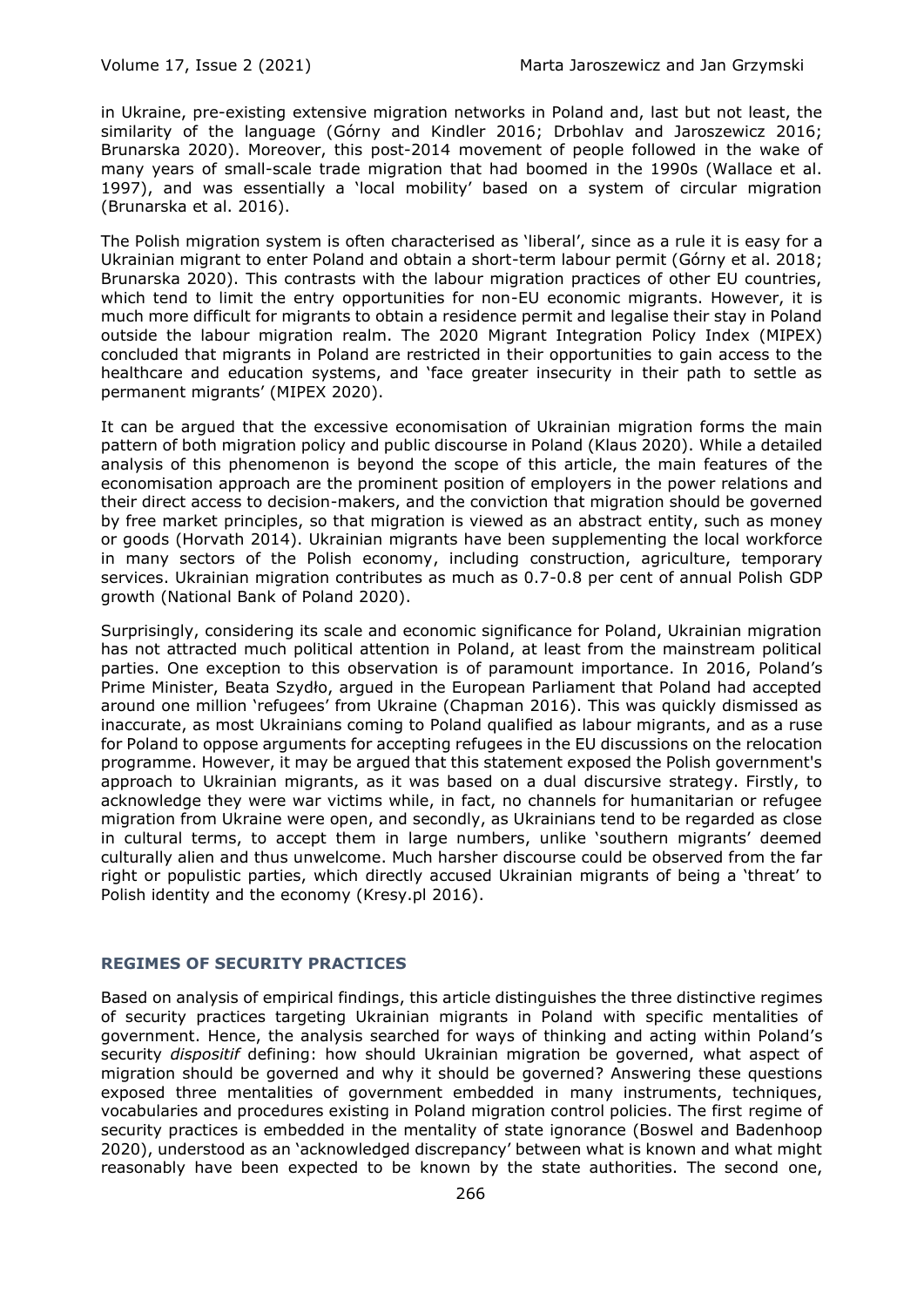technocratic governance, builds around the generalised 'suspicious' attitude towards migration that underpins, but is not limited to, the governance of Schengen area. It is combined with the internalised logic of profiling foreigners, risk assessment and other forms of selective anticipatory surveillance. The third regime rests on multiple factors related to the neighbourhood between Poland and Ukraine. This includes Polish security professionals' sense of an 'European' identity, revival of a historical conflict, the historical and cultural closeness between Poland and Ukraine, as well as many co-existing pre-judgments about Ukrainians, portraying them as Poland's *Other* (Zarycki 2014; Folis 2012).

The overwhelming majority of policy instruments accommodating in practice the movement of Ukrainians into Poland had actually been created for other purposes. As a rule, on a formal level the Polish migration policy does not provide for citizenship-based distinction or preferential treatment regarding access to the legal right to stay or work. The exception to this rule is the simplified labour migration scheme that is restricted to citizens from the Eastern Partnership countries. Despite this, the short-term labour migration instruments have in fact been used by and directed towards Ukrainian citizens (Vankova 2020). Therefore, when studying the security practices, the research focused on tracing multiple elements interlinked by the strategic goal of accommodating the Ukrainian migration.

#### **State Ignorance: Protracted Admission Procedures, Personal Identification Number (PESEL)**

Over the last two decades many EU states have expanded a 'matrix of control tools comprising a set of exclusionary discourses, laws, institutions, technologies and practices' as a sophisticated toolkit of 'migration governance' (Carrera and Hernanz 2015). In contrast, the Polish security apparatus lacked instruments for effectively managing a large number of Ukrainian migrant arrivals. As some interviewees stated, it is legitimate to say that the Polish political elite and security professionals had knowledge of the exceptional character of the Ukrainian migration (Interview 1 and 16). Consequently, in the period 2014-2020 the Polish security apparatus might reasonably have been expected to react to the largest arrival of migrants since the end of the Second World War by producing new types of security knowledge about them and the relevant policy instruments to accommodate this arrival. In early 2014, Poland adopted 'contingency plans' related to the possible 'mass inflow of foreigners due to invasion, war or ethnic conflicts' within the national crisis management plan (The Governmental Centre for Security of Poland 2014). However, the plans were never implemented (Adamczyk 2014). In fact, neither new institutional nor procedural instruments were adopted to address the extraordinary character of the new migration situation after 2014. This contributes to what is termed in this article as state ignorance.

This state ignorance mainly resulted in protracted administrative procedures for the admission of migrants, the vast majority of whom were Ukrainian nationals. As reported by Poland's Supreme Audit Office (2019), if in 2014 it took 64 days on average to legalise a foreigner's temporary stay in Poland, then by 2018 this had increased to 206 days. Many malpractices were indicated, such as increased formal requirements for obtaining a residence permit and long queues in the offices as Ukrainian migrants could not register online beforehand and were obliged to show up in person. Most of the employment centres and regional offices for foreigners responsible for issuing residence permits lacked guidelines for foreigners. The rules were not formalised and officials failed to inform users properly (Supreme Audit Office 2019). At the same time, the labour inspection service, the main institution for detecting informal employment and abuses of foreigners' labour rights, was underfinanced and understaffed. It was therefore unable to properly monitor the provisions of legal contracts, social insurance and decent working conditions by Polish employers hiring Ukrainians (Piotrowski 2019, Górny et al. 2018). All of this meant that Ukrainian migrants risked uncertainty about their legal status, or, as one interviewee described it, being exposed to the 'permanent ordeal' of confronting the administration (Interview 11).

Interviews indicated a complex array of possible reasons for state ignorance in this area, from the lack of political interest, favouring the employers' position over that of migrants, to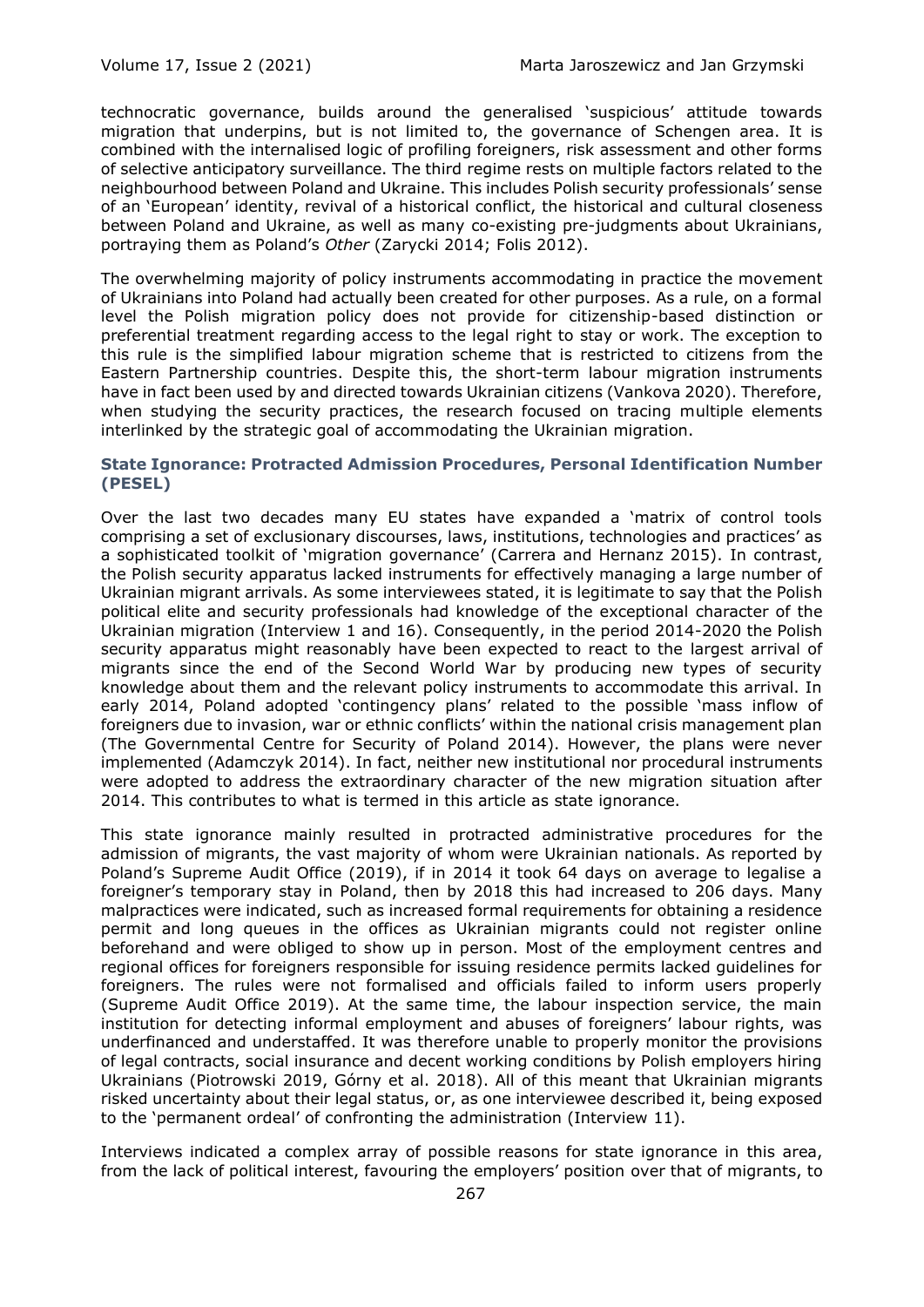structural factors like the inefficiency of Polish bureaucracy (Interview 4, 9 and 10). Nevertheless, the empirical evidence does not show whether the observed ignorance involved downplaying the scale or importance of the Ukrainian migration ('denial' strategy of handling ignorance) or conceding its own ineptitude in addressing it ('resignation' strategy of handling ignorance) (Boswell and Badenhoop 2020: 4).

A specific example of state ignorance practice that was adopted by both the state apparatus and the migrants themselves is the procedure for obtaining a personal identification number (PESEL). The Act on the Population Register (both its 1974 and 2010 versions) states that foreigners are entitled to obtain the PESEL only when registering their stay at a permanent or temporary address in Poland or enrolling into the social insurance system (Sejm RP 2010, 1974). The 1974 Act specified a long list of cases where a foreigner could acquire a PESEL, while the 2010 Act shortened this list. Nevertheless, many institutions still require a PESEL from foreigners since it makes their work easier. Among other things, this relates to tax administration, social security, health care and employment, all of which are crucial components of the legalisation of stays in Poland for foreigners (Interview 14). Also, what indicates the importance of PESEL is that foreigners are released from the requirement to obtain individual tax identification number (NIP) if they possess PESEL. As interviews and existing analysis (Ośrodek Badań nad Migracjami 2015; Stowarzyszenie Interwencji Prawnej 2015) suggest, many Ukrainian migrants need to find workarounds when they cannot obtain a PESEL, for instance, by obtaining a driving license or seeking advice from lawyers. They do not recognise when and under which circumstances they may obtain a PESEL, although they intuitively comprehend its value (Interview 14). This represents the case of state ignorance, as it could have been legitimately expected that the state apparatus was aware of this problem and that it should be able to create instruments to deal with it. The discrepancy might exacerbate in the future since foreigners, including Ukrainian migrants, are eligible for free COVID-19 vaccination upon presentation of the PESEL number.

#### **Technocratic Governance: Anti-Terror Law, Authorisation, Schengen Socialisation**

Technocratic governance stems from the EU 'internal security' rationale of expanding control at the EU external border and inside the EU with many techniques of anticipatory surveillance related to non-EU citizens. A prime example of this type of securitisation towards Ukrainian migration is given by the security practices related to the anti-terror measures, passed by the Polish Sejm back in 2016. The 'Law on Anti-Terror Measures and Changes to Other Laws' (Sejm RP 2016a) was not simply directed at specific types of migrants, but referred to all foreigners in general. This law happened to be in line with the general spirit of 'the politics of fear' and 'enemy politics' towards migrants, which peaked in 2016 when the Polish government refrained from contributing to the EU's relocation programme (Mica et al. 2021; Jaskułowski 2019). The main declared purpose of the Law was to enhance and to specify the 'coordination system of anti-terror activities' (Sejm RP 2016b). This resulted in widening the control and surveillance functions of the various security agencies.

The new law changed the range of surveillance instruments that can be legally used in relation to foreigners. In the case of suspicion of involvement in a terrorist activity, the security agencies may undertake operational and investigative activities against a foreigner without a court order for a period of three months (Sejm RP 2016a: article 9). In practice, the surveillance may be extended further (Klaus 2020). This formulation was criticised by human rights organisations and the Ombudsman, emphasising the disproportionality of the measures adopted and the foreigners' loss of the right to a fair trial (Gazeta Prawna 2016; Fundacja Panoptykon 2016; Fundacja ePaństwo 2016). No publicly available data indicates whether these measures have ever been applied against Ukrainian citizens. One interviewee suggested, however, that the adoption of the anti-terror law made some Ukrainian migrants apply for Polish citizenship, fearing that having migrant status would expose them to a permanent risk of arbitrariness and securitisation (Interview 13).

The other technocratic governance practice discussed is the practice of authorisation. It is built upon the logic of 'internal security', whereby security professionals are mobilised to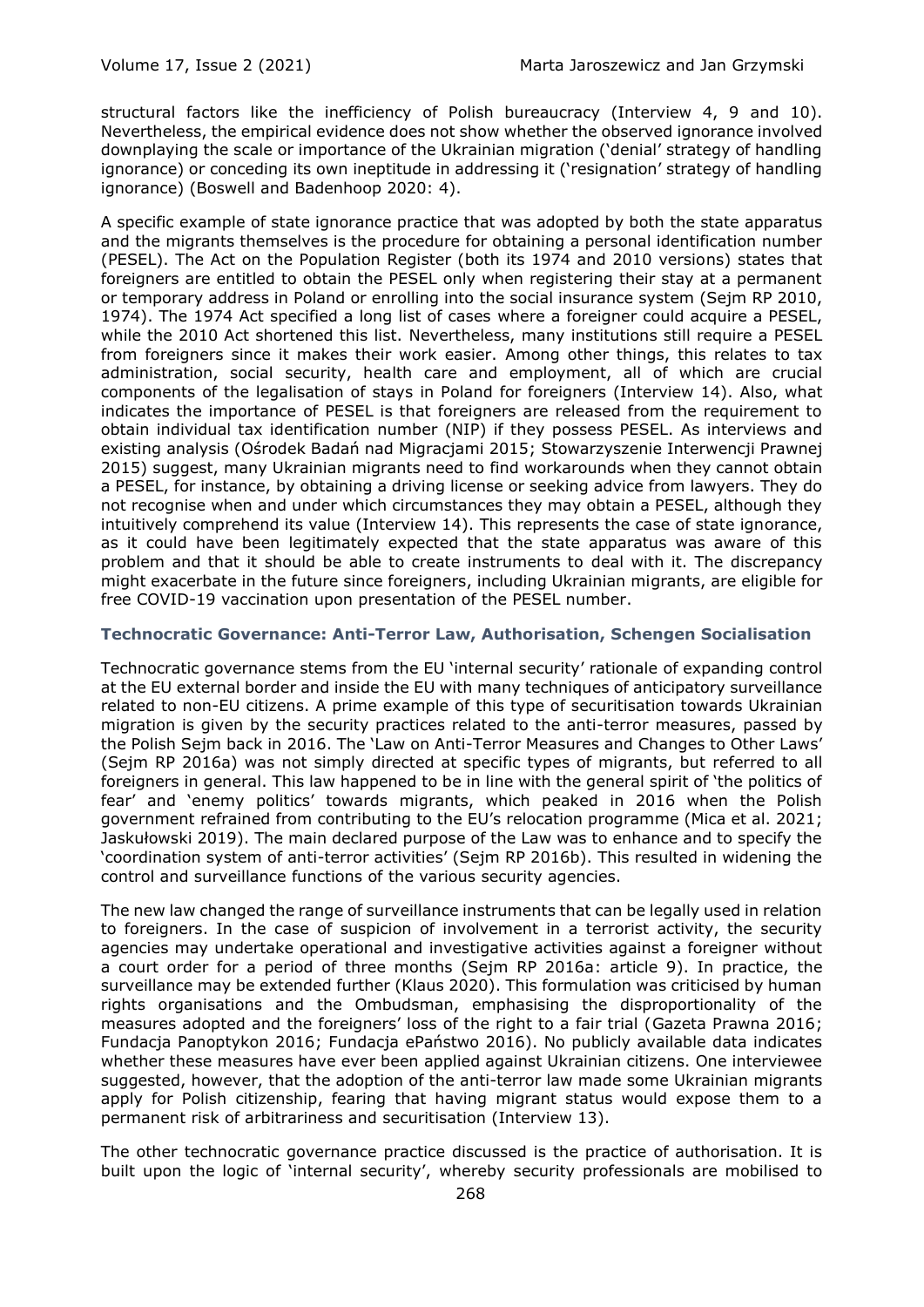tackle all sorts of uncertainties, and on the assumption that foreigners are distinct in being *Others* (Bigo 2014). Authorisation is a security check designed to deal with foreigners applying for different types of residence permit or citizenship. It appears it is not a clearly defined procedure, which opens the door to potential arbitrariness. According to the 'Act on Foreigners', security agencies are obliged to check whether the arrival, stay, obtaining of residence permits or citizenship by an individual foreigner may be a threat to national defence, national security or public order. This can be considered as too broadly defined. In August 2020, a group of Polish parliamentarians questioned the Minister of Internal Affairs and Administration about the detailed premises of checks and the gradation of threat level (Falej et al. 2020). In response, the Ministry admitted that the term 'threat to national security' is not defined in law. It is, nonetheless, present in existing jurisprudence indicating that 'a threat to security protection and public order may consist of all the conduct of a foreigner and his/her behaviour that conflicts with the legal order in Poland' (Ministry of Internal Affairs 2020). However, authorisation also has an anticipatory character and is not just a formal checking of foreigners' criminal records. The police, the border guards or other agencies may visit the residence or workplace of foreigners to determine potential risks to national security. Moreover, the reasons behind a negative judgement on authorisation are confidential, so that a foreigner does not have access to them and consequently has no effective right to appeal against the decision (Interview 12). This represents one of the starkest examples of how securitisation practices contribute to continuous uncertainty over migrants' social and legal status.

Lastly, security practices in technocratic governance regime rely on the socialisation of Polish migration governance and security professionals within the Schengen rationale. Central to this are the technologies of control checks, profiling, surveillance and IT measures against 'illegal migration'. The Schengen rationale played a fundamental role in forming both the legislation and practices of Polish migration governance, dating from the mid-1990s up until Poland's full accession to the Schengen area in 2007. In particular, the adoption of the EU *acquis* dominated the area of border and migration management, while mostly ignoring the social needs and integration of labour migration (Weinar 2006). The Schengen technocratic approach to dealing with migrants is widespread among security professionals, who, in this manner, are conforming to the internalised disposition to prove their 'European credentials'. Looking from this perspective, it is no surprise that Poland had been ardently soliciting for a possibility to host FRONTEX headquarters. The domination of the Schengen technocratic rationale directly affects Ukrainian migrants, as indicated by interviewees. The Schengen Information System (SIS) became an intrinsic part of their migration experiences, with the prevailing fear of being listed in the SIS, and consequently being barred from entering the Schengen territory. This may undermine their migration plans and raise their individual calculation of uncertainty and risks related to cross-border mobility. It is also linked with detailed controls at the border, which result in long waiting hours and a profound feeling of injustice and discrimination, which is experienced by Ukrainian migrants in contrast to the position of EU travellers (Jaroszewicz and Mrozek 2020). Application of Schengen logic also resulted in a high number of refusals of entry to foreigners on the Polish-Ukrainian border and it is widely accepted by security professionals as a price that needs to be paid for the protection of the EU's eastern border. In turn, as pointed out in one interview, the Polish border guards are in general highly esteemed by their EU counterparts for their controlling capacities (Interview 8).

#### **Neighbourhood: Identity, History and Border**

The neighbourhood mentality of government and related regime of security practices is part of a larger and more abstract cultural and political background, with national and ethnic identity as the focal point. As this regime is more of an ideational form, it is difficult to distinguish tangible practices or legal regulations. In the case under discussion, the practices of security professionals are immersed in the neighbourhood mentality of government through continuous professional training and being part of the audience within the public discourse. In the Polish case, the impact of the neighbourhood mentality is particularly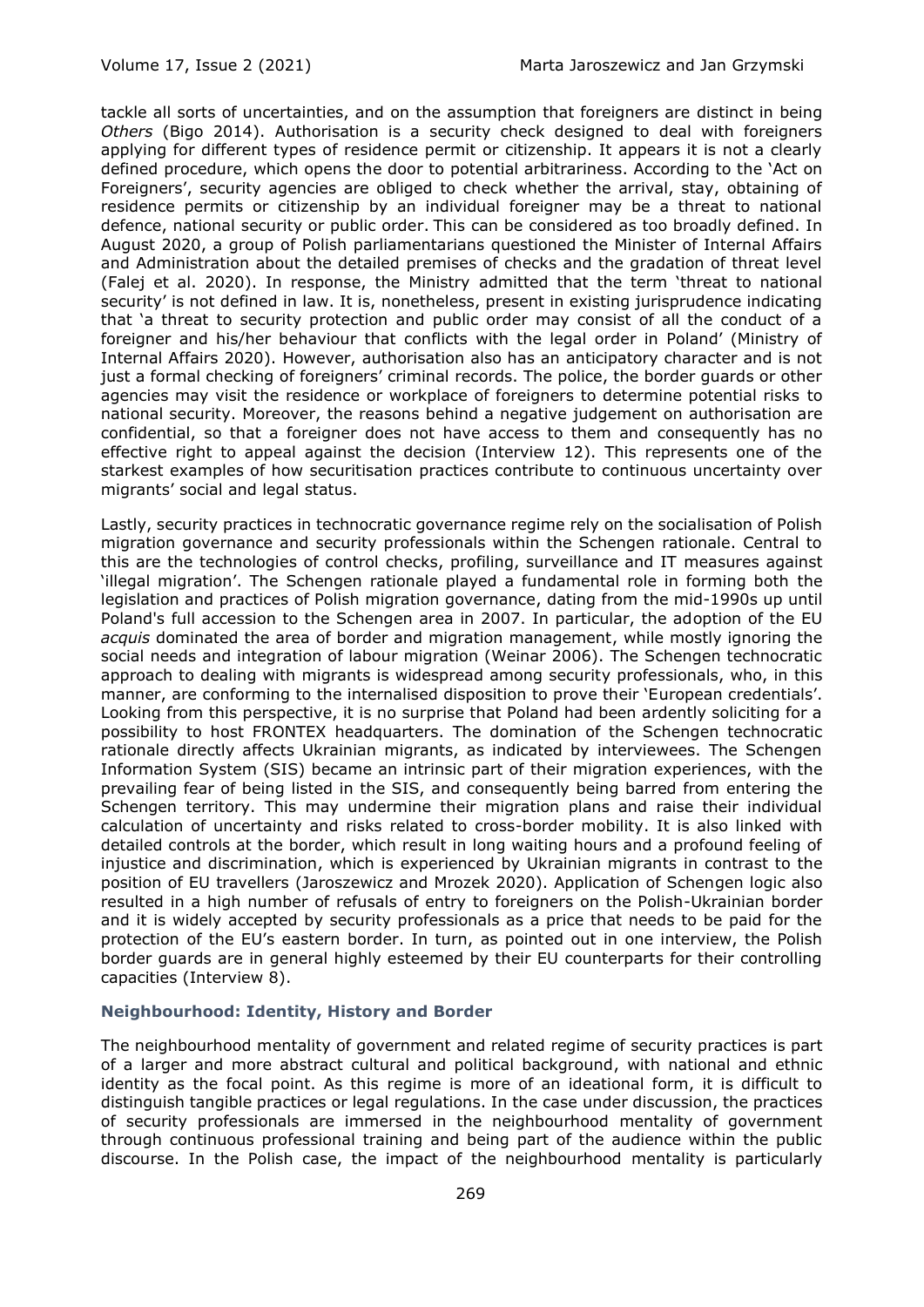magnified by the active politics of memory and the way it resonates socially. However, this impact is also inherently inconsistent.

The large-scale Ukrainian migration to Poland after 2014 coincided with the return of the historical dispute between Poland and Ukraine over the Volhynia mass killings of 1944 (Szeptycki 2016, Motyka 2020, 2018). The hardened position of the Polish government coexisted with the nationalist turn in Ukraine. The latter is manifested by the current glorification of the Ukrainian insurgent army, accused by the Polish side of ethnic cleansing during WWII. This occurred in tandem with the national mobilisation of Ukrainians against the Russian aggression from 2014 onwards (Motyka 2020). The return of the historical dispute led to a protracted diplomatic crisis between the two countries in 2015-2019 (Interview 3).

The available research indicates that Polish public opinion primarily associates Ukrainians with the historical dispute over the Volhynia legacy (Troszczyński 2016). At the same time, the two societies differ in their collective interpretations over the common history and they are reluctant to acknowledge guilt on their own side (Stryjek et al. 2018). The historical dispute became a subject in everyday discussions between Poles and Ukrainians, but sometimes it also incited insults or discriminatory acts towards Ukrainian migrants (Interview 7). Since this dispute has been a prevalent topic in Polish public discourse, security professionals draw on it within the neighbourhood mentality of government.

The neighbourhood mentality manifests itself in two contradictory ways: in the feeling of cultural and political proximity between Poland and Ukraine, particularly in terms of shared negative attitudes towards Russian imperialism, but also in Polish preconceptions of Ukrainians, with many attendant stereotypes and prejudices (Zarycki 2014; Folis 2012). For a long time, Poland and Ukraine were part of a single state, once cooperating or being in conflict. However, in both cases the notion of the neighbourhood was an important part of both the state building and nation building process. The common relationship also served as an important reference point in the disputes with Russia or in the Europeanisation process (Szeptycki 2016; Snyder 2003). This formed the Polish-Ukrainian neighbourhood from two contrasting processes: political, historical and economic proximity in some aspects and simultaneous conflicting attitudes in others. Another important factor is the multi-ethnic pre-WWII past of Poland, which resulted in a blurring of boundaries between *Us* and *Others*, between Poles and Ukrainians, depending on the vernacular context of the particular identity dimension (Prizel 1998). As a result, the figure of the Ukrainian in the Polish historical and social public discourse plays the role of *the Other* in the Polish identity-building process, while in the economic and cultural dimensions it occupies the role of 'most accepted foreigner'.

The contradictory effects of the neighbourhood mentality's impact on the security practices might be best illustrated by the case of Polish-Ukrainian border management. The Polish accession to the EU and Schengen area turned the Polish-Ukrainian border into a site of both restricted conditional open mobility for some and selective enclosure for the rest. It was part of the larger process of the 're-bordering' of the EU (Folis 2012: 11), which represented the inherent contradiction of the Schengen area: internal 'de-bordering' and external 'hard bordering' against outsiders seeking to take advantage of the *four freedoms* of the EU. In the 1990s, openness of the border was accompanied by a sense of neighbourhood partnership and many efforts at historical reconciliation by those involved in small-scale local trade (often smuggling) and cross-border encounters (Wallace et al. 1997). However, the establishment of the Polish-Ukrainian border as an external border of the Schengen area allowed Poles, in their aspirations and self-image, to elevate their political and cultural subjectivity as 'fully European', while Ukrainians were downgraded as 'Eastern Europeans' and outsiders to the EU (Folis 2012). On one hand, they were 'conveying their civilizational aptitude and competence in ⟨European standards⟩' (Folis 2012: 92). This was embodied in the way they wanted to prove their ability to combat illegal migration threatening the territory of the EU and thereby elevate Poles' European credentials in the view of EU institutions. On the other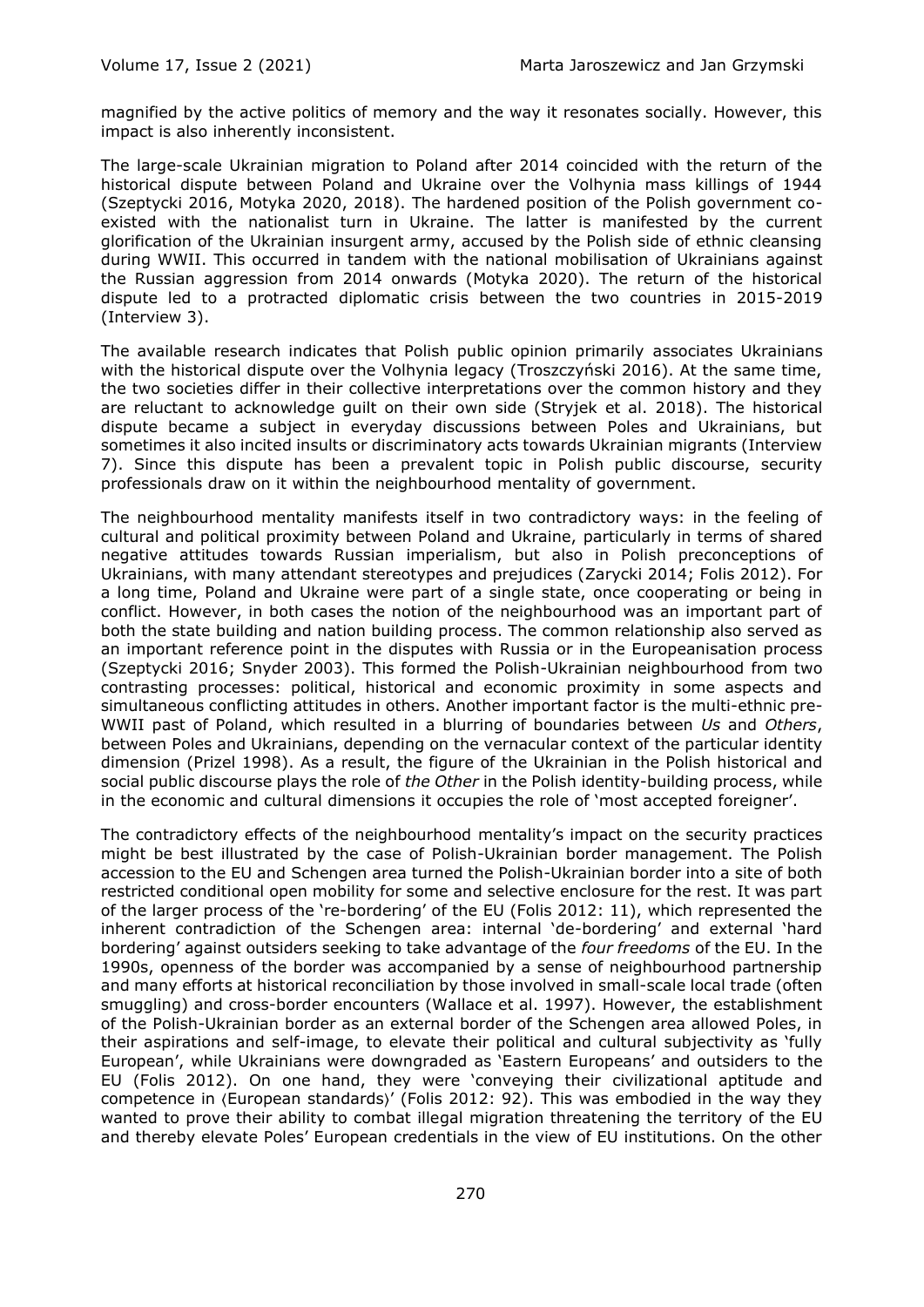hand, they needed to ensure the flow of local trade and relatively open access to the Polish labour market by Ukrainian workers. As Folis (2012: 92) concluded:

the daily work of rebordering entails … keeping at bay immigrants thought to be headed via Poland for Western Europe, and who might otherwise be "suspicious," while continually admitting a steady flow of those believed to bound just for Poland.

Schengen re-bordering created novel challenges for cross-border mobility, which were quickly accommodated by identifying new loopholes in the system of border control. Hence, many Ukrainians needed to adjust, subvert and resist the Schengen border regime to meet their local, mostly economic, needs by mentally and physically 'stretching the border' (Szytniewski et al. 2020: 13).

As a result of the inconsistent character of Polish-Ukrainian border governance, combined with the very high number of border crossings that strained the capacities of border infrastructure, border malpractices became a practical example for security professionals in the period of increased migration from 2014. This was also part of a dual process of combining Schengen logic with the local understanding of neighbourhood in which borders' security professionals performed security practices. Many reports of the border crossings showed the difficult experience Ukrainians faced when entering Poland and consequently the Schengen area. Among the listed constraints are ambiguity of the procedures and sequence of crossing the border and micro-inequalities, such as border guards' patronising treatment of Ukrainian migrants (Konieczna-Sałamatin et al. 2012: 25-62; Jaroszewicz and Mrozek 2020). As indicated in interviews, many Ukrainian migrants are addressed at the border by the informal form of 'you' instead of 'Mr.' or 'Mrs', which according to Polish norms of address is disrespectful when used to strangers or non-intimates. Ukrainian migrants are often directly or indirectly challenged over their standpoint on the Polish-Ukrainian historical disputes (Interview 7).

#### **CONCLUSIONS**

The reaction of the Polish technocratic security *dispositif* to post-2014 Ukrainian migration manifested itself in the emergence of a complex assemblage of regimes of security practices, with the predominant pattern of state ignorance linked with technocratic governance. In this manner, this article revisits the concept of technocracy, conventionally understood as drawing on the specialised knowledge of experts and providing rational solutions for the public. In Poland's context, the article also exposes the role of national identity, based on the opposition of the local versus European and political versus economic identity.

The article proposes a novel theoretical approach by supplementing the securitisation studies with a different approach to technocracy, the notion of state ignorance and the conceptualisation of the impact of national identity on security practices. Therefore, to better understand the wider context of the Polish security reaction to Ukrainian migration, the research design was structured by the Foucauldian notion of *dispositif*.

On an empirical level, the article argues that in reaction to a rapid increase in arrivals of Ukrainian migrants Poland mainly mobilised its state ignorance capacities, since neither legal nor institutional practices were adopted to address the emergency. The consequent lack of preparedness of the administration in coping with migrants, tied to bureaucratic inertia and routine, has paved the way for the prolonged admission procedures and generalised feeling of 'unease' on the side of migrants. Framed this way, state ignorance has also become a vital element of securitisation process. The phenomenon of technocratic governance was observed inter alia in the adopted anti-terror measures, the practice of authorisation and the logic of 'Schengen' border management. It also appears to have contributed to state arbitrariness and migrants' positioning within legal ambiguities and the 'politics of fear'. However, it was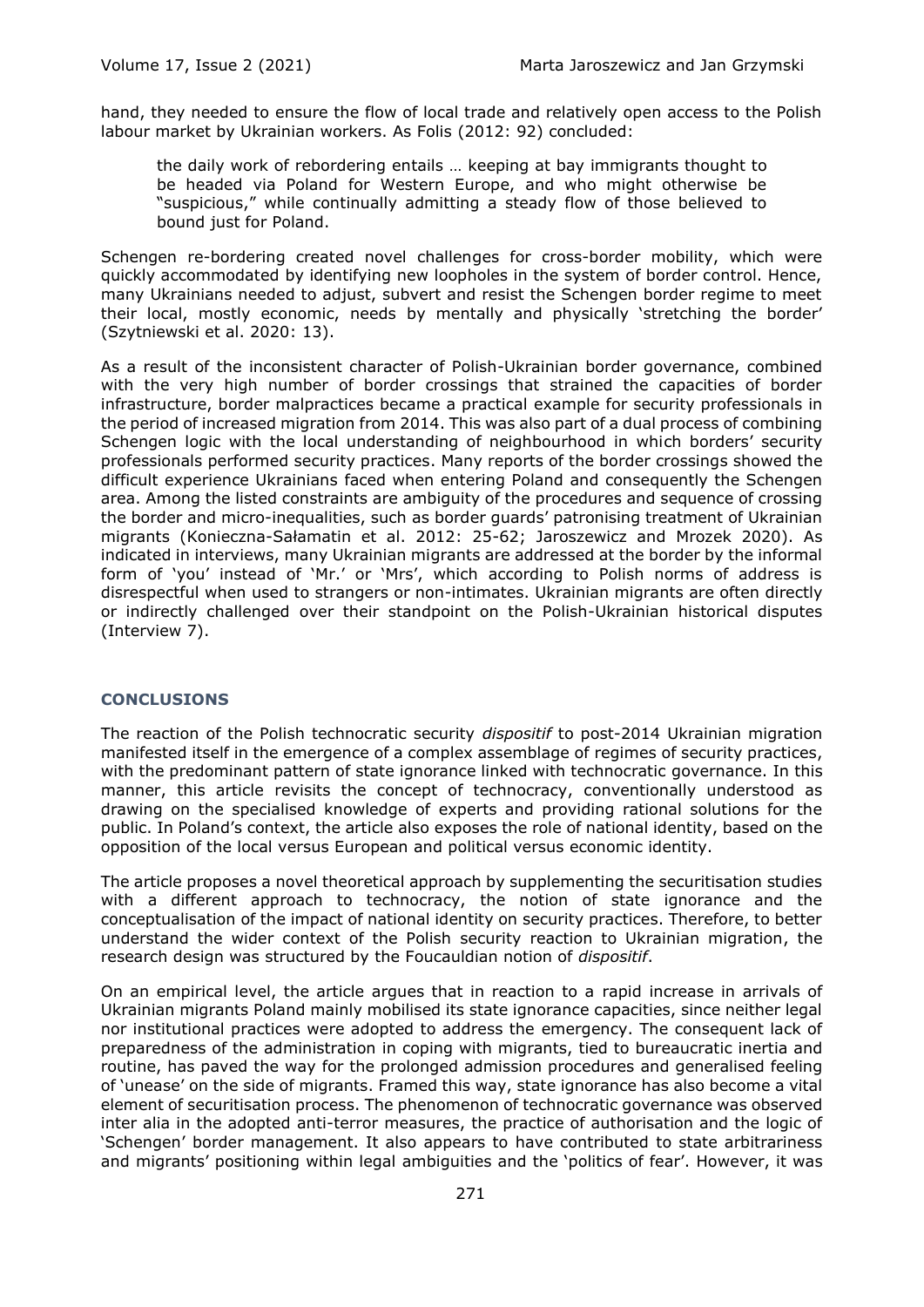the most abstract neighbourhood mentality that exposed paradoxes of the framing and implementation of security practices. If both the Schengen rationale and the politics of memory entailed 'hard' bordering of Ukrainians as 'others', then the local understating of neighbourhood identity and history, most visible in the political, economic and cultural dimensions, entailed the 'soft' bordering. The main consequence of such an assemblage of security practices immersed in three mentalities lay in leaving migrants in a status of 'semicompliance' status, in which they needed to consolidate their legal status with irregular position.

The reaction of the Polish security *dispositif* to recent migration from Ukraine serves the opposite case to the strong reliance on technocracy legitimatised by populism in Western European countries. It appears that in the case of Poland, there is little connection between the public and technocratic security professionals. Considering its unprecedented and exceptional scale, there have been very few populist speech acts by Polish political agents that would have positioned Ukrainian migration as an existential threat. Moreover, no new specific policy instruments or other forms of improvement in state capacities, which might have addressed the new migration's dynamics, have been implemented since 2014. Ultimately, securitisation may take place without the related discursive acts, while the routine practical work and expertise, alongside state ignorance and immobilisation of state resources, may play a vital role in securitising certain issues. As such, this case contributes to revisiting the very concept of technocracy. It forms part of a larger technocratic model of governance, but it need not be dependent on the incitement of fear in the general public and does not necessarily lead to harmonisation or rationalisation of the security practices.

Future research may better conceptualise the links between the three identified regimes of security practices and their impact on the perspective of individual migrants. In particular, further studies are required to analyse to how state ignorance can be defined as part of the securitisation process, and to track the context in which 'new' security practices are created and in which 'old' ones are being reappropriated and reconceptualised.

#### **ACKNOWLEDGEMENTS**

This research has received funding from the National Science Centre, Poland, under project "Securitisation (de-securitisation) of migration on the example of Ukrainian migration to Poland and internal migration in Ukraine" (Project nr 2018/31/B/HS5/01607). This paper would not have been possible without the support of many people. First and the foremost, we are thankful to all interviewees for their time and sharing their expertise with us. We are also indebted to all who read and commented earlier versions of the article. In particular, we are very grateful to the Christopher Huggins and the JCER editorial team, as well as to guest editors Monika Brusenbauch-Meislová and Russell Foster for their detailed, kind and friendly feedback as well as genuine encouragement over the process of writing. Two anonymous reviewers also provided invaluable feedback. The first draft of the paper was discussed in November 2020 during the annual conference of Migration Research Committee of the Polish Academy of Science and the seminar at Centre of Migration Research in Warsaw. We wish to thank all participants of both events for sharing their comments, particularly Magdalena Lesińska, Witold Klaus, Mikołaj Pawlak, Renata Stefańska and Karolina Łukasiewicz. The usual disclaimers apply.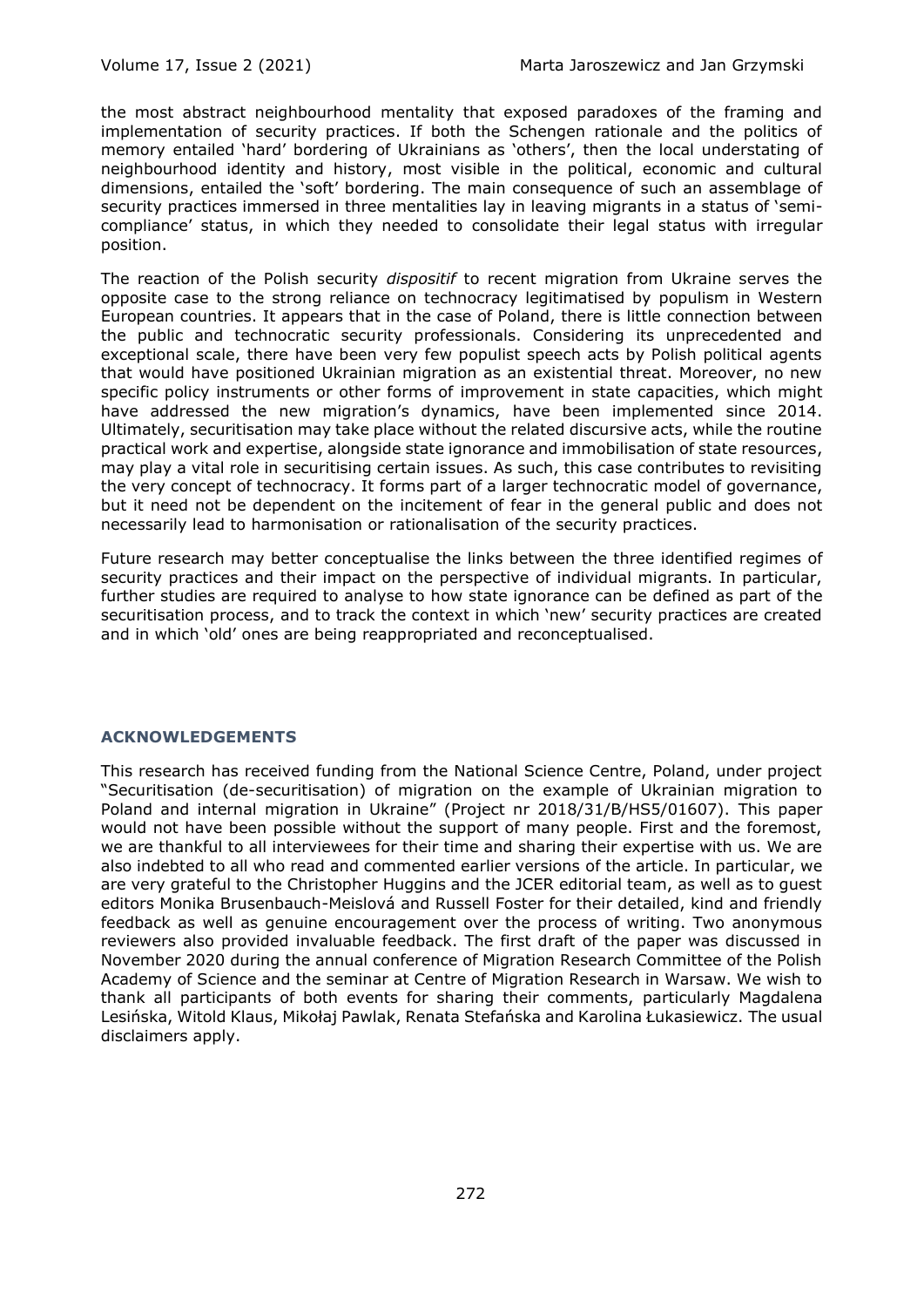#### **AUTHOR DETAILS**

Marta Jaroszewicz, Centre of Migration Research, University of Warsaw, Pasteura street 7, 02-093 Warsaw, Poland [marta.jaroszewicz@uw.edu.pl]

Jan Grzymski, Centre of Migration Research, University of Warsaw, Pasteura street 7, 02-093 Warsaw, Poland [j.grzymski@uw.edu.pl]

#### **REFERENCES**

Adamczyk, Anita (2014). 'Ukrainian immigration to Poland during the political crisis in Ukraine'. *Środkowoeuropejskie Studia Polityczne*, 3(3): 29-44.

Aradau, Claudia, Martin Coward, Eva Herschinger, Owen D. Thomas and Nadine Voelkner (2014). 'Discourse/Materiality'. In Claudia Aradau, Jef Huysmans, Andrew Neal and Nadine Voelkner (eds), *Critical Security Methods: New Frameworks for Analysis*. London: Routledge: 57-84.

Balzacq, Thierry (2019). 'Securitization Theory*:* Past*,* Present*,* and Future'. *Polity*, 51(2). https://doi.org/10.1086/701884

Balzacq, Thierry (2011). 'A Theory of Securitization: Origins, Core Assumptions, and Variants'. In Thierry Balzacq (ed), *Securitization Theory: How Security Problems Emerge and Dissolve*. London: Routledge: 1-30.

Balzacq, Thierry, Sarah Léonard and Jan Ruzicka (2016). 'Securitization' revisited: theory and cases'. *International Relations*, 30(4): 494-531. https://doi.org/10.1177%2F0047117815596590

Buzan, Barry,OleWæver and Jaap deWilde (1998). *Security: ANew Framework for Analysis*. Boulder: Lynne Rienner Publishers.

Beck, Martin (2017)*. Securitization of the Recent Influx of Refugees from the Middle East to Europe*, News Analysis of SDU's Resource Centre on Middle East Studies. Online: https://www.sdu.dk/- /media/files/om\_sdu/centre/c\_mellemoest/videncenter/artikler/2017/beck+article+(sept+2017).pdf [accessed 16 May 2021].

Bickerton, Christopher and Carlo Invernizzi Accetti (2017). 'Populism and technocracy: opposites or complements?'. *Critical Review of International Social and Political Philosophy*, 20(2): 186-206. https://doi.org/10.1080/13698230.2014.995504

Bigo, Didier (2014). 'The in(securitisation) practises of the three universes of EU border control: Military/Navy - border guards/police - database analysts'. *Security Dialogue*, 45(3): 209-225. https://doi.org/10.1177%2F0967010614530459

Bigo, Didier (2013). 'The transnational field of computerised exchange of information in police matters and its European guilds'. In Nillo Kauppi, Mikael R. Madsen (eds), *Transnational Power Elites. The new professionals of governance, law and security*, London, New York:Routledge: 155-183.

Bigo, Didier (2002). 'Security and Immigration: Toward a Critique of the Governmentalityof Unease'. *Alternatives* 27(1): 63-92. https://doi.org/10.1177%2F03043754020270S105

Bigo, Didier and Anastassia Tssoukala (2008). Terror, Insecurity and Liberty. Illiberal Practices of LiberalRegimes after 9/11. London: Routledge.

Bonditti, Phillipe (2012). 'Act different, think *dispositif*'. In Mark B. Salter and Can E. Mutlu (eds), *Research Methods in Critical Security Studies*. Abingdon: Routledge: 101-104.

Borriello, Arthur and Nathalie Brack (2019). 'I want my sovereignty back!' A comparative analysis ofthe populist discourses of Podemos, the 5 Star Movement, the FN and UKIP during the economic and migration crises'. *Journal of European Integration*, 41(7): 833-853. https://doi.org/10.1080/07036337.2019.1665658

Boswell, Christina (2007). 'Migration control in Europe after 9/11: explaining the absence of securitization'. *JCMS: Journal of Common Market Studies*, 45(3): 589-610. https://doi.org/10.1111/j.1468-5965.2007.00722.x

Boswell, Christina and Elizabeth Badenhoop (2020). '"What isn't in the files, isn't in the world": Understanding state ignorance of irregularmigration in Germany and theUnited Kingdom', *Governance,* 34(2): 335-352. https://doi.org/10.1111/gove.12499

Bourbeau, Philippe (2011). The Securitization of Migration: A Study of Movement and Order. New York: Routledge.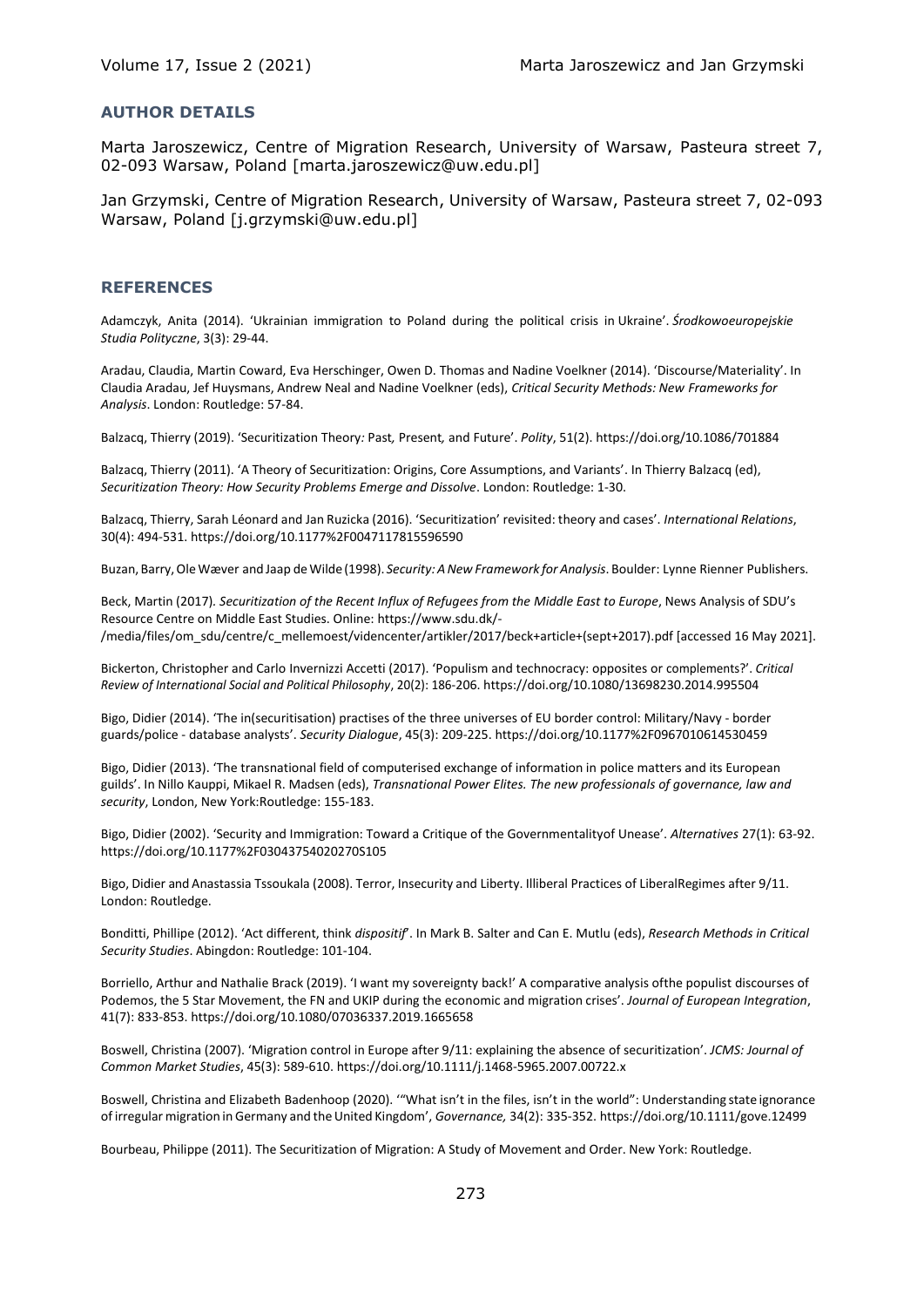Brunarska, Zuzanna (2020). 'Post-Soviet Migrants in Poland: A Uniform or Heterogenous Population?'. In Mikhail Denisenko, Salvatore Strozza and Matthew Light (eds), *Migration from the Newly Independent States,Societies and Political Orders in Transition*. Cham: Springer: 511-530.

Brunarska, Zuzanna, Marta Kindler, Monika Szulecka and Saja Toruńczyk-Ruiz (2016). 'Ukrainian Migration to Poland. A "Local" Mobility?'. In Olena Fedyuk, Marta Kindler (eds), *Ukrainian Migration to the European Union*. IMISCOE Research Series: 115- 131.

Carr,Mathew (2015). *Fortress Europe. Inside WarAgainstImmigration*. London: Hurst and Company.

Carrera, Sergio and Nicholas Hernanz (2015). 'Re-Framing Mobility and Identity Controls: The Next Generation of the EU Migration Management Toolkit'. *Journal of Borderlands Studies*, 30(1): 69-84. https://doi.org/10.1080/08865655.2015.1012737

Ceyhan, Ayse (2008). 'Technologization of Security: Management of Uncertainty and Risk in the Age of Biometrics'. *Surveillance & Society*, 5(2): 102.123. https://doi.org/10.24908/ss.v5i2.3430

Chapman, Annabelle (2016). 'Poland quibbles over who's a refugee and who's a migrant', *Politico*. Online: https://www.politico.eu/article/poland-quibbles-over-whos-a-refugee-and-whos-a-migrant-beata-szydlo-asylum-schengen/ [accessed 14 October 2020].

Colombo, Monica (2018). 'The Representation of the "European Refugee Crisis" in Italy: Domopolitics, Securitization, and Humanitarian Communication in Political and Media Discourses'. *Journal of Immigrant and Refugee Studies*, 16(1-2): 161-178. https://doi.org/10.1080/15562948.2017.1317896

de Genova, Nicolas (2017). *The borders of 'Europe'. Autonomy of migration, tactics of bordering*. Durham and London: Duke University Press.

Dean, Mitchell (2010). *Governmentality*: *Power and Rule in Modern Society*. London: Sage Publications.

Drbohlav, Dusan and Marta Jaroszewicz (eds) (2016). *Ukrainian migration in times of crisis: Forced and labour migration*. Prague: Charles University Press.

Floyd, Rita (2016). 'Extraordinary or ordinary emergency measures: what, and who, decidesthe "success" of securitisation?' *Cambridge Review of International Affairs*, 29(2): 677- 694. https://doi.org/10.1080/09557571.2015.1077651

Folis, Karolina (2012). *Building Fortress Europe. The Polish-Ukrainian frontier*. Philadelphia: University of Pennsylvania Press.

Foucault, Michel (2007). *Security, Territory, Population*. Palgrave: Basingstoke.

Foucault, Michel (1980). Power/Knowledge: Selected Interviews and Other Writings 1972–1977. London: Harvester.

Foucault, Michel (1978). 'Governmentality.' In Graham Burchell, Collin Gordon and Peter Miller (eds), *The FoucaultEffect: Studies inGovernmentality*. Chicago:University of Chicago Press: 87-104.

Fundacja ePaństwo (2016). *Opinia Fundacji ePaństwo do rządowego projektu ustawy o działaniach antyterrorystycznych oraz o zmianie innych niektórych ustaw* (Druk 516). Online: https://epf.org.pl/pl/2016/06/03/opinia-o-ustawie-antyterrorystycznej/ [accessed 16 May 2021]

FundacjaPanoptykon(2016).*Ustawa antyterrorystycznawchodziwżycie.Cosię zmienia?* Online: https://panoptykon.org/wiadomosc/ustawa-antyterrorystyczna-wchodzi-w-zycie-co-sie-zmienia [accessed 16 May 2021].

Gazeta Prawna (2016). *Ustawa antyterrorystyczna: permanentna inwigilacja cudzoziemców*. 26 April 2016.Online: https://prawo.gazetaprawna.pl/artykuly/938982,ustawa-antyterrorystyczna-inwigilacja-cudzoziemcow.html [accessed 16 May 2021].

Monika Falej, Maciej Gdula, Przemysław Koperski, Maciej Kopiec, Paweł Krutul, Anita Kucharska-Dziedzic, Robert Obaz, Marek Rutka, Joanna Scheuring-Wielgus, Wiesław Szczepański, Andrzej Szejna, Jan Szopiński (2020). *Interpelacja nr 10895 do ministra spraw wewnętrznych i administracji w sprawie weryfikacji przesłanek zagrożenia bezpieczeństwa państwa w przypadku spraw dotyczących wjazdu i pobytu cudzoziemców oraz nabycia przez nich obywatelstwa polskiego, 11.09.2020*. Online: https://www.sejm.gov.pl/Sejm9.nsf/interpelacja.xsp?typ=INT&nr=10895 [accessed 16 May 2021].

Górny, Agata and Marta Kindler (2016). 'The temporary nature of Ukrainian migration: Definitions, determinants and consequences'. In Olena Fedyuk and Marta Kindler (eds), *Ukrainian migration to the European Union: Lessons from migration studies*. Cham: Springer: 91-112.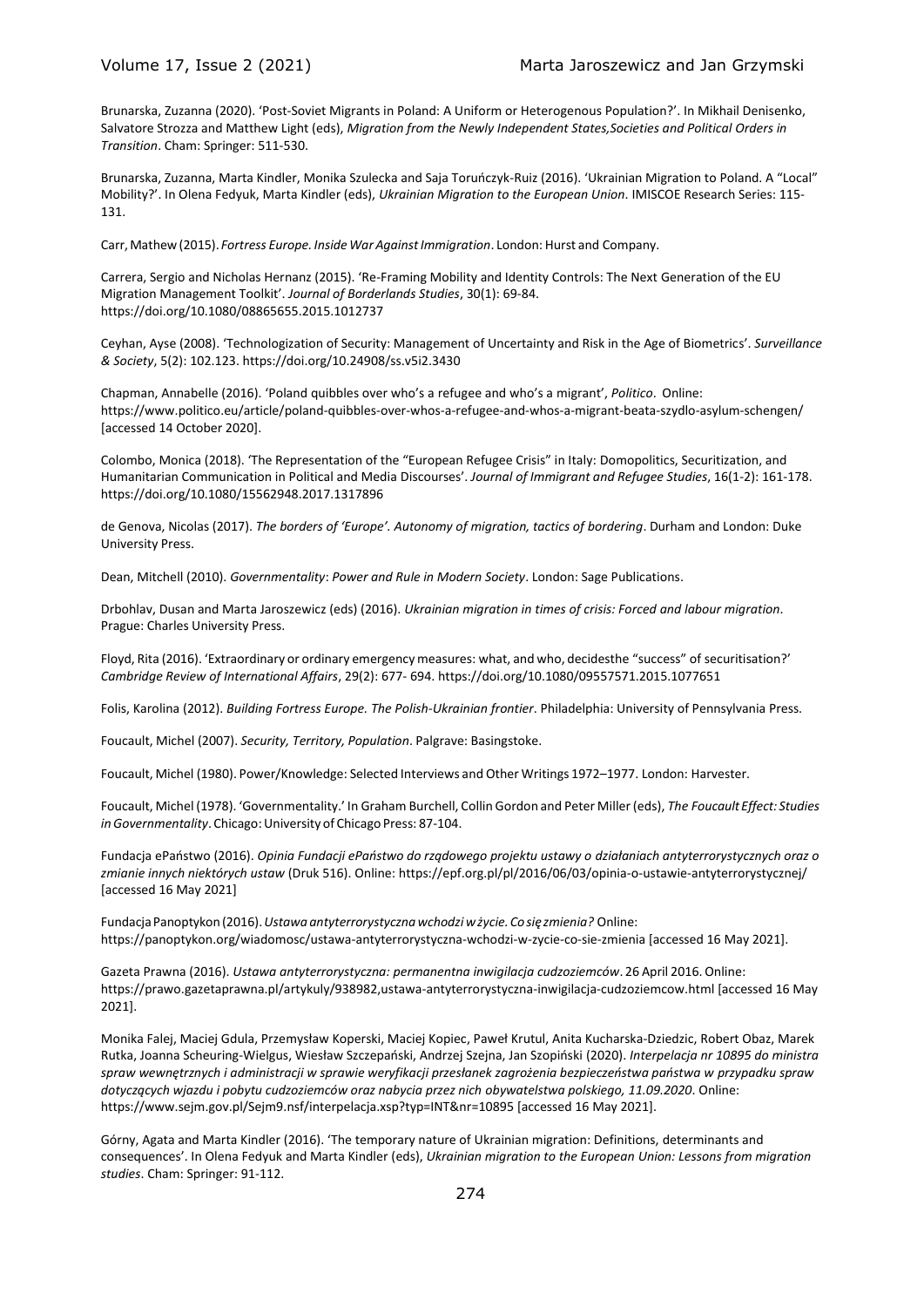Górny, Agata, Paweł Kaczmarczyk, Monika Szulecka, Maciej Bitner, Marek Okólski, Urszula Siedlecka and Aneta Stefańczyk (2018). *Imigranci w Polsce w kontekście uproszczonej procedury zatrudnianiacudzoziemców. Raport z badań, Online:* http://www.migracje.uw.edu.pl/publikacje/imigranci-w-polsce-w-kontekscie-uproszczonej-procedury-zatrudnianiacudzoziemcow/ [accessed 16 May 2021].

Hayes, Alexander R. and Carolyn M. Dudek (2020). 'How Radical Right-Wing Populism Has Shaped Recent Migration Policy in Austria and Germany'. *Journal of Immigrant and Refugee Studies*, 18(2): 133-150. https://doi.org/10.1080/15562948.2019.1587130

Horvath, Kenneth (2014). 'Securitisaton, economisation and the political constitution of temporary migration: the making of the Austrian seasonal migration scheme". *Migration Letters*, 11(2): 154-170. https://doi.org/10.33182/ml.v11i2.235

Huysmans, Jef (2006). The politics of insecurity: Fear, migration and asylum in the EU. London: Routledge.

Jaroszewicz, Marta (2018). *Migration from Ukraine to Poland: the trend stabilises*. Warsaw: Centre for Eastern Studies. Online: https://www.osw.waw.pl/sites/default/files/Report\_Migration%20from%20Ukraine\_net.pdf [accessed 16 May 2021].

Jaroszewicz, Marta and Krzysztof Mrozek (2020). The border of a modern neighborhood. How to build it? Report on qualitative research on the Polish-Ukrainian border. Warsaw: Fundacja im. Stefana Batorego.

Jaskułowski, Krzysztof(2019). The Everyday Politics of Migration Crisisin Poland: BetweenNationalism, Fear and Empathy. Cham: Palgrave Macmillan.

Johnson, Holly, Janelle Mathis and Kathy G. Short (2017). Critical Content Analysis of Children's and Young Adult Literature. Reframing Perspective. New York: Routledge.

Katchanovski, Ivan (2016). 'The Separatist War in Donbas: A Violent Break-up of Ukraine?'. *European Politics and Society*, 17(4): 473-489. https://doi.org/10.1080/23745118.2016.1154131

Klaus, Witold (2020). 'Between closing borders to refugees and welcoming Ukrainian workersPolish migration law at the crossroads'. In Elżbieta M. Goździak, Izabella Main and Brigitte Suter (eds), *Europe and the Refugee Response: A Crisis of Values?* London: Routledge.

Koca, Burcu (2020). 'Bordering processes through the use of technology: the Turkish case'. *Journal of Ethnic and Migration Studies*, Online First. https://doi.org/10.1080/1369183X.2020.1796272

Konieczna-Sałamatin, Joanna, Elżbieta Świdrowska and Paweł Wołowski (2012). *Granica do naprawy. Problemy pogranicza Polski i Ukrainy Warsaw Fundacja im*. Stefana Batorego. Online: http://www.batory.org.pl/upload/files/Programy%20operacyjne/Otwarta%20Europa/Gra nica\_do\_naprawy.pdf [accessed 15 October 2020].

Kresy.pl (2020). Winnicki wzywa rząd PIS do debaty o polityce migracyjnej. Skala migracji jest bezprecedensowa [Winnicki calls the PIS goverment for a debate on migration policy. The scale of migration is unprecedented]. Online: https://kresy.pl/wydarzenia/winnicki-wzywa-rzad-pis-do-debaty-nt-polityki-migracyjnej-skala-migracji-jest-bezprecedensowavideo/ [accessed August 18 2020].

Krippendorff, Klaus (2018). *Content Analysis. An Introduction to its Methodology* (4th edition). Los Angeles: Sage Publications.

Kurki, Milija (2011). 'Democracy through Technocracy? Reflections on Technocratic Assumptions in EU Democracy Promotion Discourse'. *Journal of Intervention and Statebuilding*, 5(2): 211-234. https://doi.org/10.1080/17502977.2011.566482

Kushnir, Ostap (2017). 'Russian Geopolitical Advancements in the Black Sea Region: The Annexation of Crimea, Athenaeum. *Polish Political Science Studies*, 56: 111-135.

Lamour, Christian (2019). 'Mass media and border securitization in Europe: Investigating the metropolitan "Mediapolis" in an era of right-wing populism'. *Journal of Urban Affairs*, 41(4): 535-550. https://doi.org/10.1080/07352166.2018.1448227

Lazaridis, Gabriella and Anna-Maria Konsta (2015). 'Identarian Populism: Securitisation of Migration andthe Far Right in Times of Economic Crisis in Greece and the UK'. In Lazaridis Gabriella and Khursheed Wadia (eds.), *The Securitisation of Migration in the EU: The European Union in International Affairs*. London: Palgrave Macmillan: 184-206.

Lazaridis, Gabriella and Vasiliki Tsagkroni (2015). 'Securitisation of Migration and Far Right Populist Othering in Scandinavian Countries'. In Gabriella Lazaridis, Khursheed Wadia (eds), *The Securitisation of Migration in the EU: The European Union in International Affairs*. Basingstoke: Palgrave Macmillan: 207-236.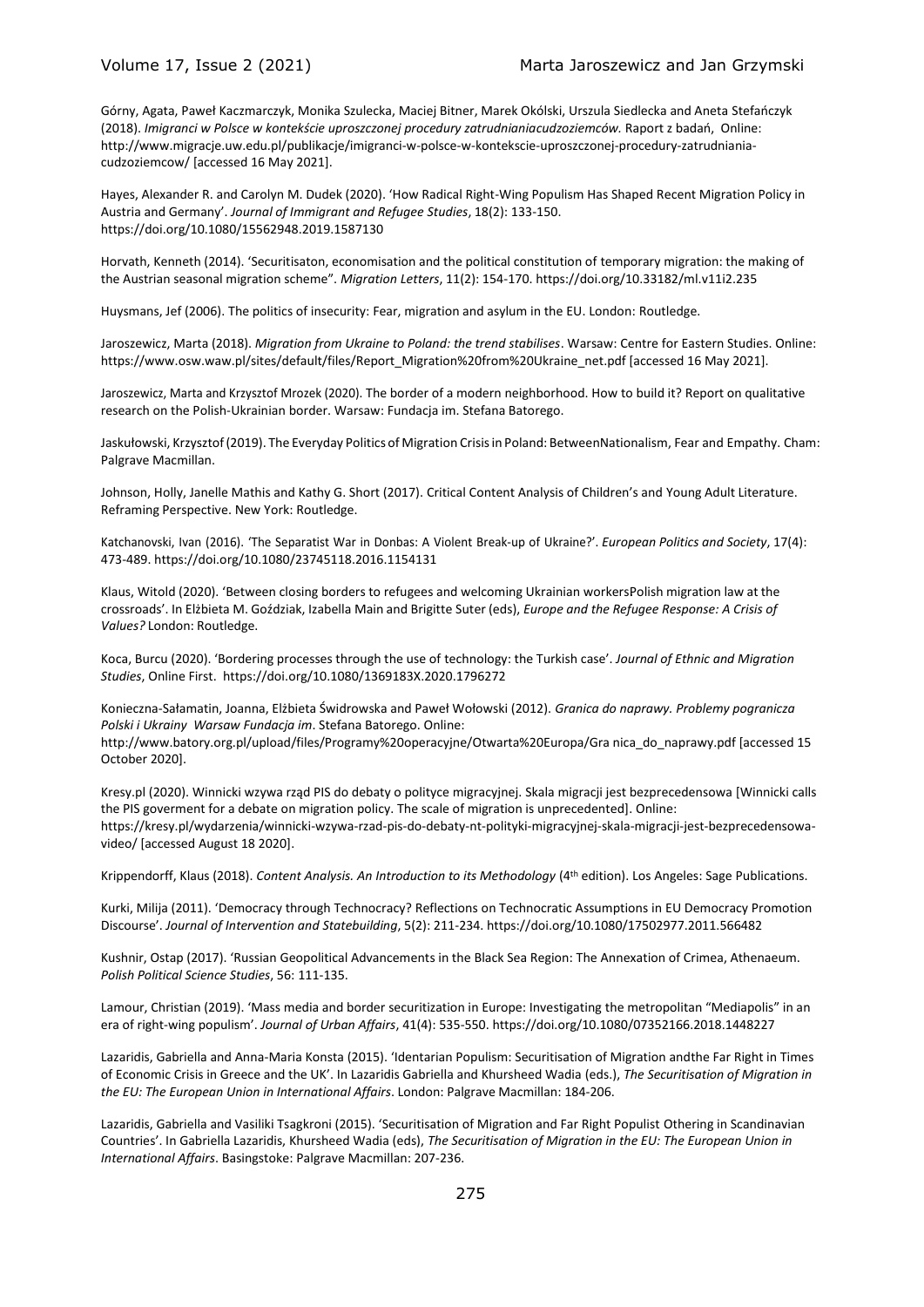Lazaridis Gabriella and Dimitris Skleparis (2016). 'Securitization of migration and the far right: the case of Greek security professionals'. *International Migration*, 54(2): 176-192. https://doi.org/10.1111/imig.12219

Léonard, Sarah (2010). 'EU border security and migration into the European Union: FRONTEX and securitisation through practices'. *European Security*, 19(2): 231-254. https://doi.org/10.1080/09662839.2010.526937

Lucarelli, Sonia (2019). 'The EU as a securitising agent? Testing the model, advancing theliterature'. *West European Politics*, 42(2): 413-436. https://doi.org/10.1080/01402382.2018.1510201

Lutz, Philipp (2019). 'Reassessing the gap-hypothesis: Tough talk and weak action in migration policy?' *Party Politics,* 27(1): 174-186. https://doi.org/10.1177%2F1354068819840776

Mica, Adriana, Anna Horolets, Mikołaj Pawlak and Paweł Kubicki (2021). *Ignorance and Change. Anticipatory Knowledge and the European Crisis*. London and New York: Routledge.

Ministry of Internal Affairs and Administration (2020). Odpowiedź na interpelację nr 10895w sprawie weryfikacji przesłanek zagrożenia bezpieczeństwa państwa w przypadku sprawdotyczących wjazdu i pobytu cudzoziemców oraz nabycia przez nich obywatelstwa polskiego. 16 October 2020. Online: https://www.sejm.gov.pl/Sejm9.nsf/InterpelacjaTresc.xsp?key=BUJJ53 [accessed 16 May 2021].

Motyka, Grzegorz (2018). 'Nieustający polsko-ukraiński spór o historię' [A Persistent Polish-Ukrainian Conflict over History]. Sprawy Międzynarodowe, 1: 31-40.

Motyka, Grzegorz (2020). 'Wołyń '43: polsko-ukraiński konflikt pamięci'. In Nicolas Maslowski and Andrzej Szeptycki (eds), *Pamięć zbiorowa, pojednanie i stosunki międzynarodowe*. Warsaw: Wydawnictwo Uniwersytetu Warszawskiego: 51-69.

Müller, Jan-Werner (2016). *What Is Populism?* Philadelphia: University of Pennsylvania Press.

Nagy, Boldizár (2016). 'Hungarian Asylum Law and Policy in 2015–2016: Securitization Instead of Loyal Cooperation'. *German Law Journal,* 17(6): 1033-1082. http://dx.doi.org/10.1017/S2071832200021581

National Bank of Poland (2020). *Imigranci w polskiej gospodarce - raport z badańankietowych. Lipiec. Online:*  https://www.nbp.pl/publikacje/migracyjne/imigranci-vii2020.pdf [accessed 16 May 2021].

Neal, Andrew W. (2009). 'Securitization and Risk at the EU Border: The Origins of FRONTEX'. *JCMS: Journal of Common Market Studies*, 47(2): 333-356. https://doi.org/10.1111/j.1468-5965.2009.00807.x

OECD (2019). *International Migration Outlook 2019*. Paris: OECD Publishing.

Ośrodek Badań nad Migracjami (2015). 'Zmiany w nadawaniu numeru PESEL'. *Biuletyn Migracyjny 52, wrzesień 2015*. Online: http://www.biuletynmigracyjny.uw.edu.pl/52-wrzesien-2015/zmiany-w-nadawaniu-numeru-pesel [accessed 16 May 2021].

Parkin, Joanna (2013). *The Criminalisation of Migration in Europe. A State-of-the-Art ofthe Academic Literature and Research*, CEPS Papers in Liberty and Security in Europe. Online: https://www.ceps.eu/ceps-publications/criminalisation-migrationeurope-state-art-academic-literature-and-research/ [accessed 16 May 2021].

Piotrowski, Marek (2019). 'Krótkoterminowe zatrudnienia cudzoziemców w Polsce. Zmiany zasad i ich ocena' [The short-term employment of foreigners in Poland. Changes of the rules and their assessment]. *Studia Prawno-Ekonomiczne*, 113: 243-257. http://dx.doi.org/10.26485/SPE/2019/113/14

Prizel, Ilya (1998). National Identity and Foreign Policy. Nationalism and Leadership in Poland, Russia and Ukraine. Cambridge: Cambridge University Press.

Ruzza, Carlo (2018). 'Populism, migration, and xenophobia in Europe'. In Carlos de la Torre (eds) *Routledge Handbook of Global Populism*, London: Routledge: 201-216.

Sakwa, Richard (2015). *Frontline Ukraine: Crisis in the Borderlands*. London: I.B. Tauris.

Sejm RP (2016a). *Ustawa z dnia 10 czerwca 2016 r. o działaniach antyterrorystycznych. Dz. U. 2016 poz. 904*. Online: https://isap.sejm.gov.pl/isap.nsf/DocDetails.xsp?id=WDU20160000904 [accessed 16 May 2021].

Sejm RP (2016b). Uzasadnienie do projektu ustawy z dnia 10 czerwca 2016 r. o działaniach antyterrorystycznych. Dz. U. 2016 poz. 904.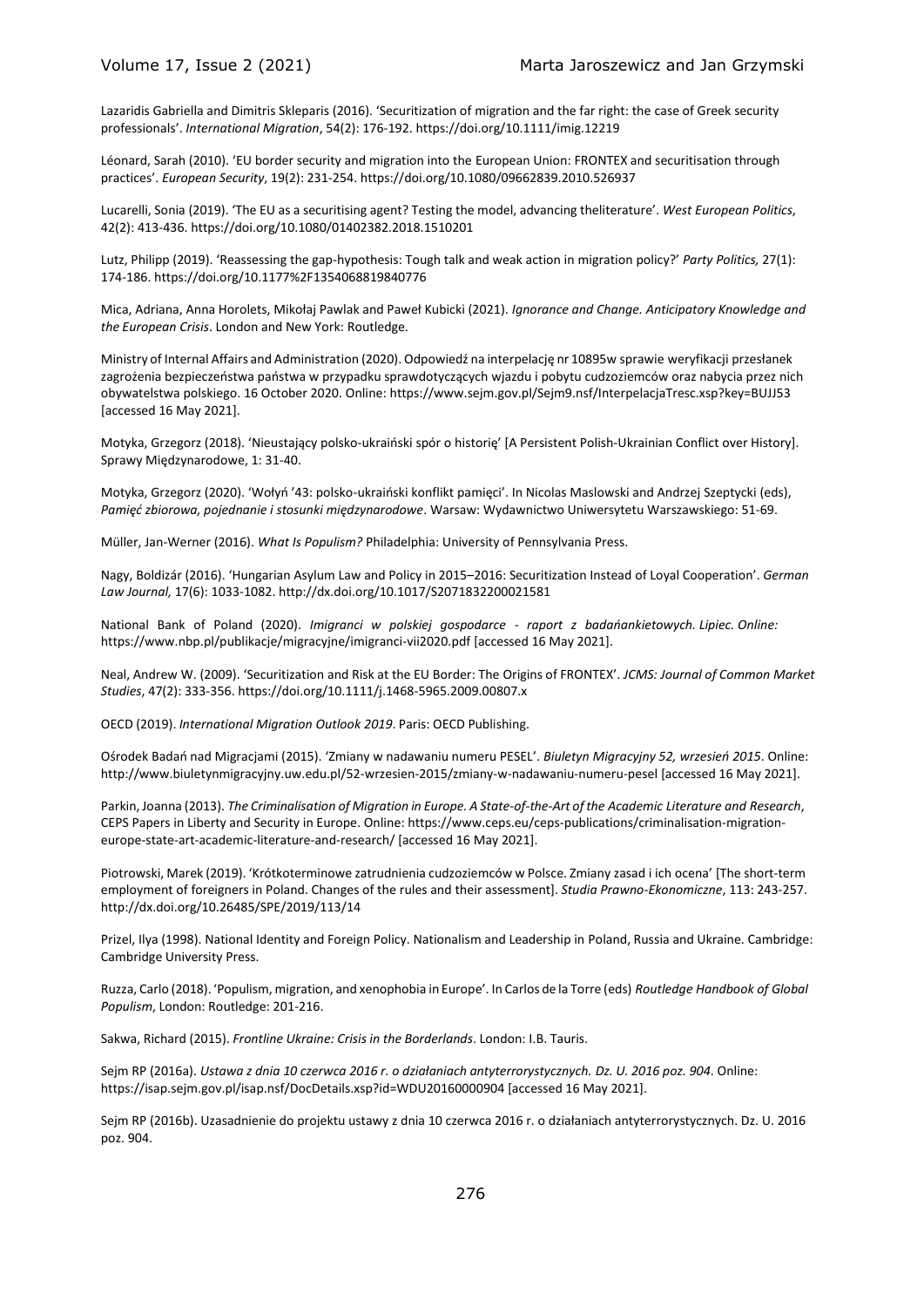Sejm RP (2010). *Ustawa z dnia 24 września 2010 o ewidencji ludności. Dz. U. 2010 Nr 217 poz. 1427*. Online: https://isap.sejm.gov.pl/isap.nsf/DocDetails.xsp?id=WDU20102171427 [accessed 16 May 2021].

Sejm RP (1974). *Ustawa z dnia 10 kwietnia 1974 o ewidencji ludności i dowodach osobistych, Dz.U. 1974 Nr 14 poz. 85*. Online: https://isap.sejm.gov.pl/isap.nsf/DocDetails.xsp?id=WDU19740140085 [accessed 16 May 2021].

Skleparis,Dimitris(2016). '(In)securitization and illiberal practices on the fringe ofthe EU'. *European Security*, 25(1): 92-111. https://doi.org/10.1080/09662839.2015.1080160

Skowrońska, Krystyna (2020). *Interpelacja nr 11596 do ministra spraw wewnętrznych i administracji w sprawie sprzedaży ziemi cudzoziemcom w woj. podkarpackim*. Online: https://www.sejm.gov.pl/sejm9.nsf/interpelacja.xsp?typ=INT&nr=11596 [accessed 16 May 2021].

Sobis, Iwona, Veronica Junjan and Marsha de Vries (2016). 'Polish plumbers and Romanian strawberry pickers: how the populist framing of EU migration impacts national policies'. *Migration and Development*, 5(3): 431-454. https://doi.org/10.1080/21632324.2015.1049021

Solano, Giacomo and Thomas Huddleston (2020). *Migrant Integration Policy Index 2020*. Barcelona and Brussels: CIDOB and MPG.

Snyder, Timothy (2003). The Reconstruction of Nations: Poland, Ukraine, Lithuania, Belarus 1569-1999. New Haven: Yale University Press.

Stowarzyszenie Interwencji Prawnej (2015). *Utrudnienia w uzyskaniu numeru PESEL.* Poradnik Interwencja Prawna. Online: https://www.poradnik.interwencjaprawna.pl/pliki/pesel.pdf [accessed 16 May 2021].

Stryjek Tomasz, Joanna Konieczna-Sałamantin and Natalia Otrishchenko (2018). *Wydarzenia. Ludzie. Historia. Raport z badań sondażowych o pamięci współczesnych Polaków i Ukraińców*. Instytut Studiów Politycznych Polskiej Akademii Nauk i Collegium **Civitas** 

Supreme Audit Office (2019). *Przygotowanie administracji publicznej do obsługi cudzoziemców – raport*. Online: https://www.nik.gov.pl/kontrole/P/18/105/ [accessed 16 May 2021].

Szeptycki, Andrzej (2016). 'Poland-Ukraine Relations'. *Revista UNISCI*, 40: 57-76.

Szytniewski Bianca B., Bas Spierings and Martin Van Der Veld (2020). 'Stretching the Border: Shopping, Petty Trade and Everyday Life Experiences in the Polish–Ukrainian Borderland', *International Journal of Urban and Regional Research*, 44(3): 469-483. https://doi.org/10.1111/1468-2427.12857

Toscano, E. (2015). 'The Rise of Italian Populism and 'Fascism of the Third Millennium' in the Age of Migration and Security'. In Lazaridis G., Wadia K. (eds), *The Securitisation of Migration in the EU. The European Union in International Affairs*. London: Palgrave Macmillan: 167-183

Troszczyński, Marek (2016). Wizerunek mniejszości w polskich mediach społecznościowych. Sieć tolerancji. Internetowa platforma antydyskryminacyjna.

Utt, Jammie, and Kathy G. Short (2018). 'Critical Content Analysis: a Flexible Method for Thinking with Theory'. *Understanding and Dismantling Privilege*, 8(2).

Vankova, Zvezda (2020). Circular Migration and the Rights of Migrant Workers in Central and Eastern Europe: The EU Promise of a Triple Win Solution. Cham: Springer.

Vaughan-Williams, Nick (2015). *Europe's Border Crisis. Biopolitical Security and Beyond*. Oxford: Oxford University Press.

Wallace, Claire, Vasil Bedzir and Oksana Chmouliar (1997). *Spending, saving or investing social capital: The case of shuttle traders in post-communist Central Europe* (East European Series 43). Vienna: Institute for Advanced Studies.

Walters, William and Jens Henrik Haarh (2005). *Governing Europe: Discourse, Governmentality and* European *Integration.*  London and New York: Routledge.

Walters, William (2012). *Governmentality. Critical Encounters*. London and New York: Routledge.

Weinar, Agnieszka (2006). Europeizacja polskiej polityki wobec cudzoziemców 1990-2003 [The Europeanization of Polish Policy Towards Foreigners]. Warsaw: Wydawnictwo Scholar.